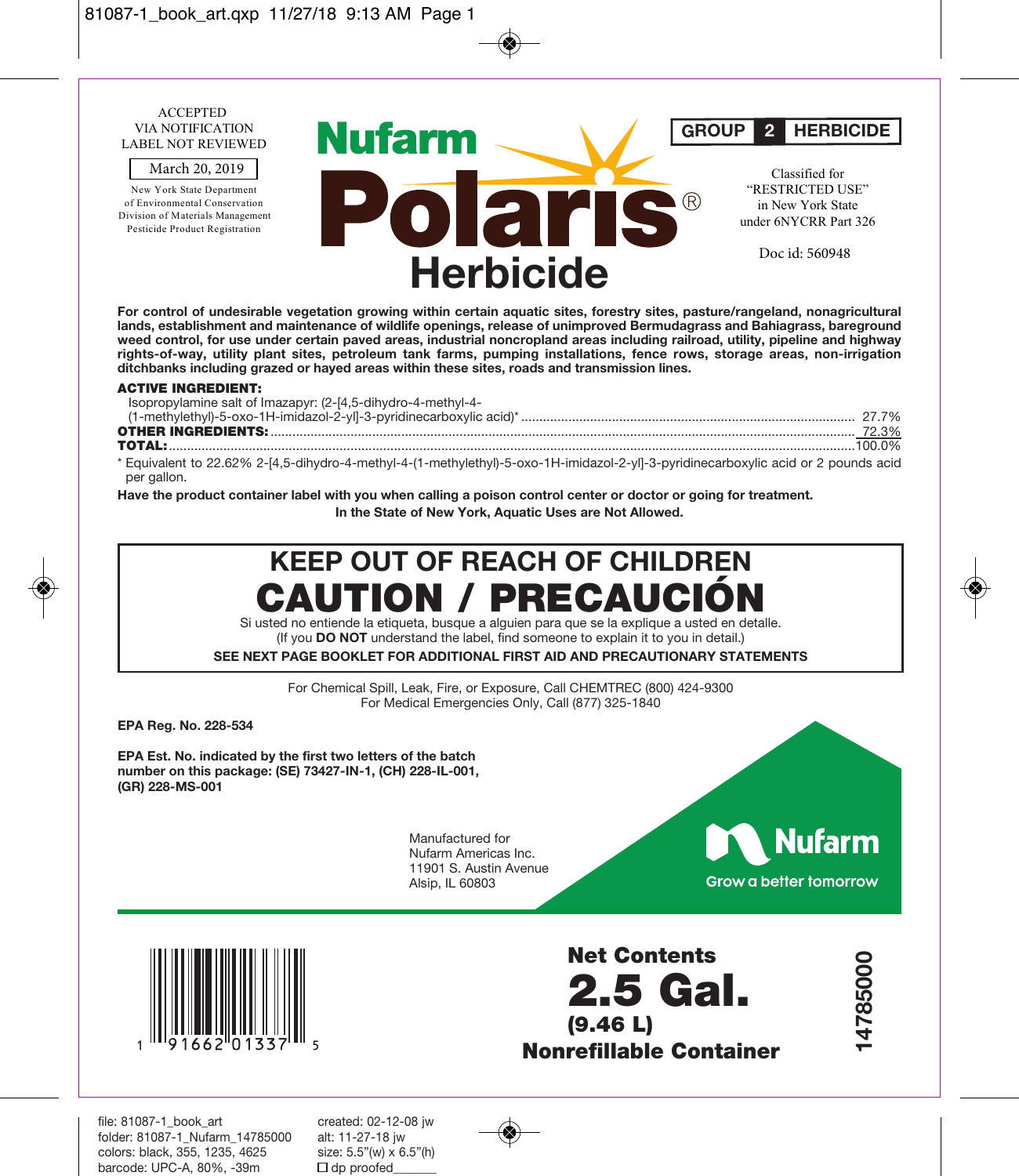### **PRECAUTIONARY STATEMENTS HAZARDS TO HUMANS AND DOMESTIC ANIMALS CAUTION / PRECAUCIÓN**

No human or domestic animal hazard statements are required. Follow the instructions for Personal Protective Equipment and User Safety Recommendations.

### **PERSONAL PROTECTIVE EQUIPMENT (PPE):**

**Mixers, loaders, applicators and other handlers must wear:** 

- Long-sleeved shirt and long pants
- Shoes plus socks
- Chemical-resistant gloves made of any waterproof material

Follow manufacturer's instructions for cleaning/maintaining PPE. If no such instructions for washables exist, use detergent and hot water. Keep and wash PPE separately from other laundry. Discard clothing and other absorbent materials that have been drenched or heavily contaminated with this product's concentrate. DO NOT reuse them.

#### **Engineering Controls**

Pilots must use an enclosed cockpit that meet the requirements listed in the Worker Protection Standard (WPS) for agricultural pesticides [40 CFR 170.240(d) (6)].

### **USER SAFETY RECOMMENDATIONS**

#### **Users should**

- Wash hands before eating, drinking, chewing gum, using tobacco or using the toilet.
- Remove clothing/PPE immediately if pesticide gets inside. Then wash thoroughly and put on clean clothing. If pesticide gets on skin, wash immediately with soap and water.
- Remove PPE immediately after handling this product. Wash the outside of gloves before removing. As soon as possible, wash thoroughly and change into clean clothing.

### **PHYSICAL AND CHEMICAL HAZARDS**

Spray solutions of this product should be mixed, stored and applied only in stainless steel, fiberglass, plastic and plastic-lined steel containers.

DO NOT mix, store or apply this product or spray solutions of this product in unlined steel (except stainless steel) containers or spray tanks.

### **ENVIRONMENTAL HAZARDS**

This pesticide is toxic to plants. Drift and run off may be hazardous to plants in water adjacent to treated areas. DO NOT apply directly to water except as specified on the label. Treatment of aquatic weeds may result in oxygen depletion or loss due to decomposition of dead plants. DO NOT treat more than one half the surface area of the water in a single operation and wait at least 10 to 14 days between treatments. Begin treatment along the shore and proceed outward in bands to allow aquatic organisms to move into untreated areas. DO NOT contaminate water when disposing of equipment washwater or rinsate. This pesticide is toxic to vascular plants and must be used strictly in accordance with the drift precautions of the label.

### **DIRECTIONS FOR USE**

It is a violation of Federal law to use this product in a manner inconsistent with its labeling. DO NOT apply this product in a way that will contact workers or other persons, either directly or through drift. Only protected handlers may be in the area during application.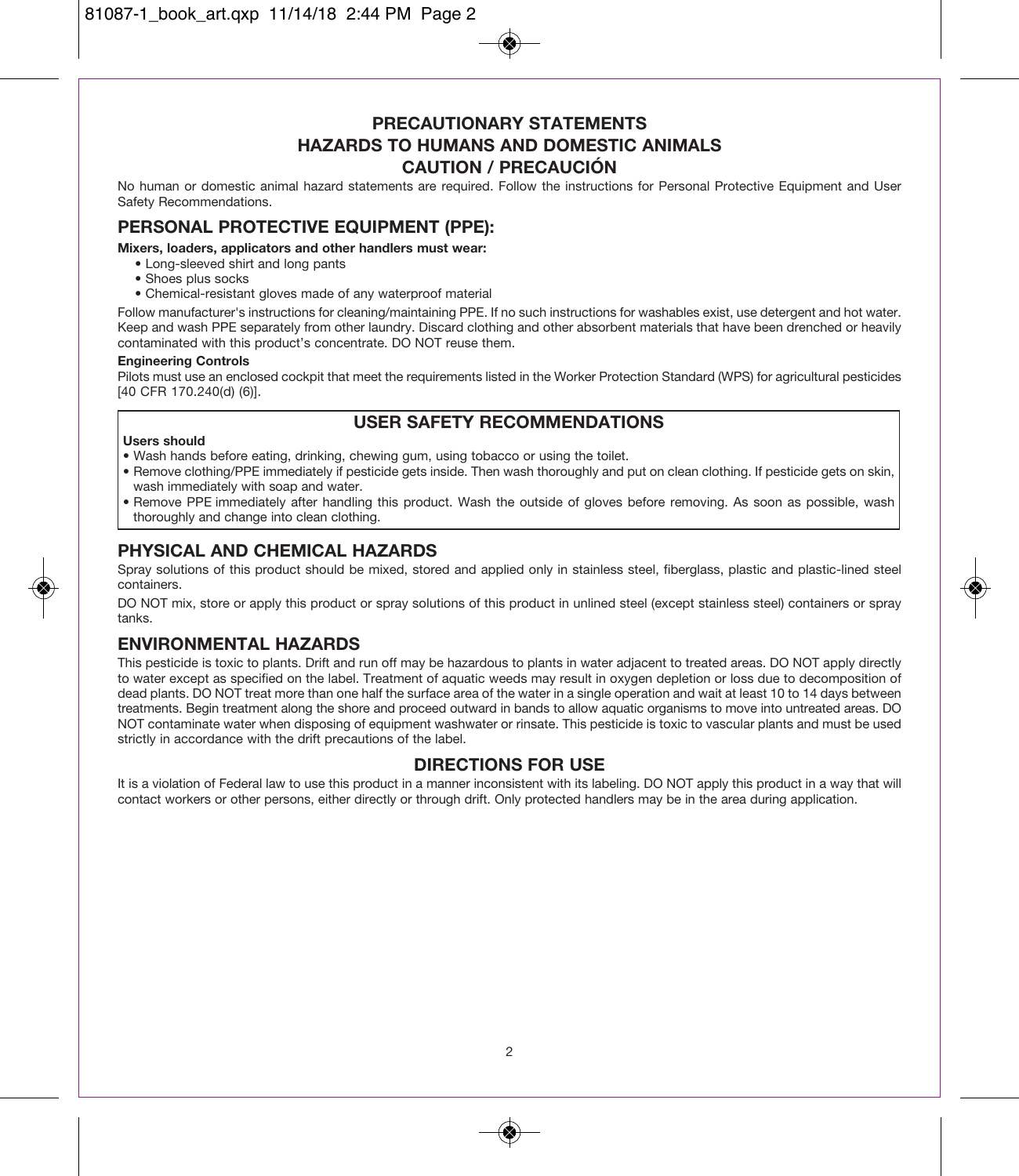### **AGRICULTURAL USE REQUIREMENTS**

Use this product only in accordance with its labeling and with the Worker Protection Standard, 40 CFR Part 170. This Standard contains requirements for the protection of agricultural workers on farms, forests, nurseries, and greenhouses, and handlers of agricultural pesticides. It contains requirements for training, decontamination, notification, and emergency assistance. It also contains specific instructions and exceptions pertaining to the statements on this label about personal protective equipment (PPE) and restricted entry interval. The requirements in this box only apply to uses of this product that are covered by the Worker Protection Standard.

DO NOT enter or allow worker entry into treated areas during the restricted entry interval (REI) of 48 hours.

PPE required for early entry to treated areas that is permitted under the Worker Protection Standard and that involves contact with anything that has been treated, such as plants, soil, or water, is:

• Coveralls

• Shoes plus socks

• Chemical-resistant gloves made of any waterproof material

• Protective eyewear

### **NON-AGRICULTURAL USE REQUIREMENTS**

The requirements in this box apply to uses of this product that are NOT within the scope of the Worker Protection Standard (WPS) for agricultural pesticides (40 CFR Part 170). The WPS applies when this product is used to produce agricultural plants on farms, forests, nurseries, or greenhouses.

DO NOT enter or allow others to enter treated areas until sprays have dried.

### **PRODUCT INFORMATION**

This product is an aqueous solution to be mixed with water and a surfactant and applied as a spray solution to control undesirable vegetation growing within certain aquatic sites, forestry sites, pasture/rangeland, and nonagricultural lands. Aquatic sites consist of standing and flowing water, estuarine/marine, wetland, and riparian areas. Nonagricultural lands include private, public and military land as follows: uncultivated nonagricultural areas (including airports, highway, railroad and utility rights of way and sewage disposal areas), uncultivated agricultural areas – noncrop producing (including farmyards, fuel storage areas, fence rows, nonirrigation ditch banks and barrier strips), industrial sites – outdoor (including lumber yards, pipeline and tank farms) and natural areas (including wildlife management areas, wildlife openings, wildlife habitats, recreation areas, campgrounds, trailheads, and trails). This product may also be used for the release of unimproved Bermudagrass and Bahiagrass, for bareground weed control, and for use under certain paved surfaces.

**Herbicidal Activity:** This product will control most annual and perennial grasses and broadleaf weeds in addition to many brush and vine species with some residual control of undesirable species that germinate above the waterline. This product is readily absorbed through emergent leaves and stems and is translocated rapidly throughout the plant, with accumulation in the meristematic regions. For maximum activity, weeds should be growing robustly at the time of application, and the spray solution should include a surfactant (see **ADJUVANTS** section for specific use directions). Treated plants stop growing soon after spray application. Chlorosis appears first in the newest leaves, and necrosis spreads from this point. In perennials, the herbicide is translocated into, and kills, underground or submerged storage organs, which prevents regrowth. Chlorosis and tissue necrosis may not be apparent in some plant species until two or more weeks after application. Complete kill of plants may not occur for several weeks. Applications of this product are rainfast one hour after treatment.

### **RESTRICTIONS and LIMITATIONS**

DO NOT use on food or feed crops.

DO NOT apply this product to water within 0.5 miles upstream of an active potable water intake in flowing water (i.e. river, stream, etc.) or within 0.5 miles of an active potable water intake in a standing body of water, such as a lake, pond or reservoir.

DO NOT apply to water used for irrigation except as described in USE PRECAUTIONS AND RESTRICTIONS section of this label. Keep from contact with fertilizers, insecticides, fungicides and seeds.

DO NOT drain or flush equipment on or near desirable trees or other plants, or on areas where their roots may extend, or in locations where the treated soil may be washed or moved into contact with their roots.

DO NOT use on lawns, walks, driveways, tennis courts or similar areas.

DO NOT side trim desirable vegetation with this product unless severe injury and plant death can be tolerated. Prevent drift of spray to desirable plants.

Clean application equipment after using this product by thoroughly flushing with water.

#### **Nonagricultural Lands and Forestry Sites**

• DO NOT apply more than 1.5 pounds acid equivalent Imazapyr (equivalent to 6 pints) per acre per year.

**Pasture/Rangeland Sites** 

• DO NOT apply more than 0.75 pound acid equivalent Imazapyr (equivalent to 3 pints) per acre per year.

- DO NOT treat more than 1 /10 of the available area to be grazed or cut for hay.
- For spot treatment only.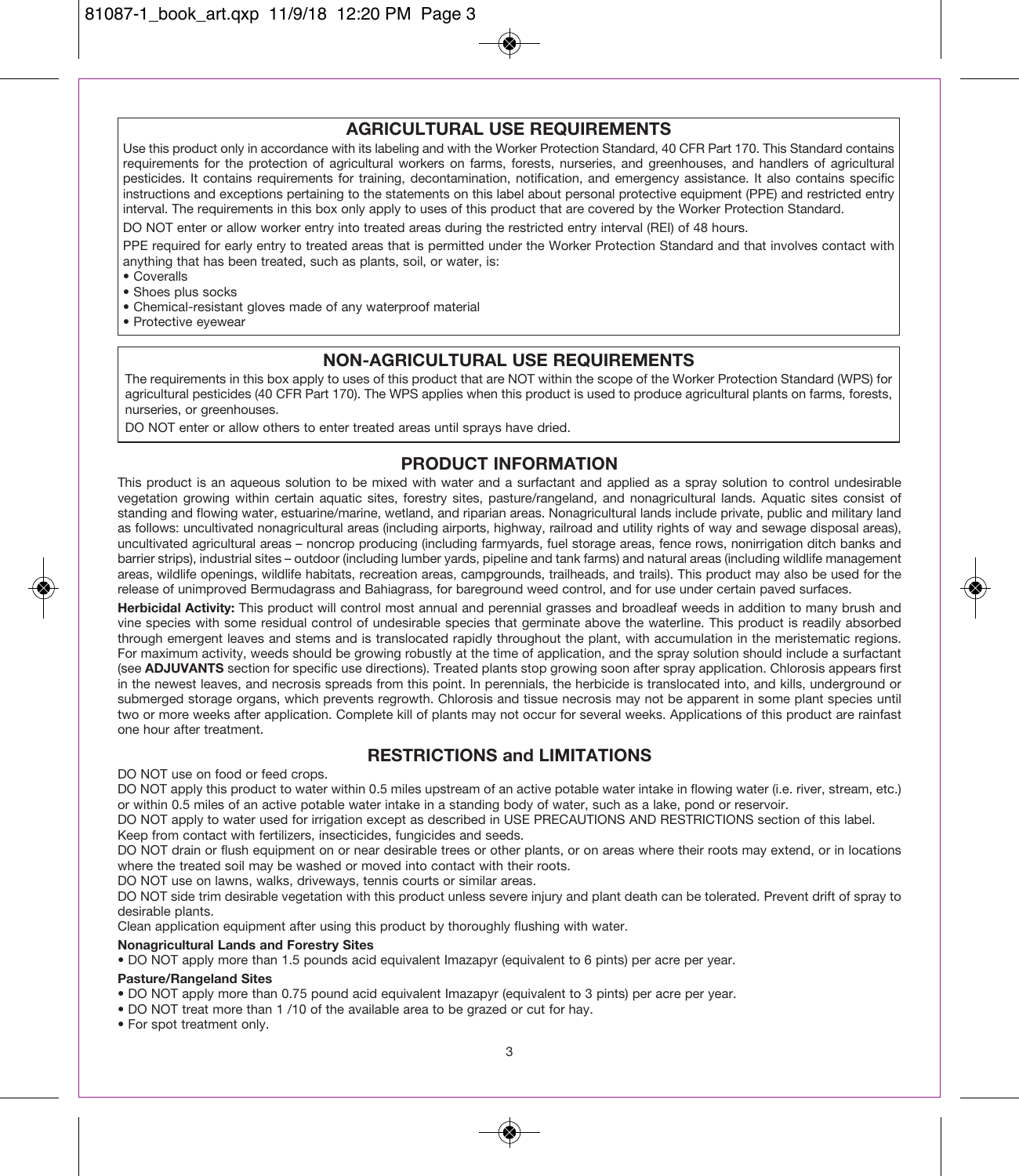#### **Aquatic Sites**

• DO NOT apply more than 1.5 pounds acid equivalent Imazapyr (equivalent to 6 pints) per acre per year.

• **No Application to Aquatic Sites in New York State.** 

**Aerial application** - Aerial application to aquatic sites is restricted to helicopter only.

**Irrigation water** - Application to water used for irrigation that results in residues greater than 1.0 part per billion (ppb) MUST NOT be used for irrigation purposes for 120 days after application or until residue levels of this product are determined by laboratory analysis or other appropriate means of analysis to be 1.0 ppb or less. When applications are made within 500 feet of an active irrigation intake, DO NOT irrigate for at least 24 hours following application to allow for dissipation.

**Quiescent or Slow-moving Waters -** In lakes and reservoirs, DO NOT apply this product within 1 mile of an active irrigation water intake during the irrigation season. Applications less than 1 mile from an active irrigation water intake may be made during the offseason, provided that the irrigation intake will remain inactive for a minimum of 120 days after application or until residue levels of this product are determined by laboratory analysis or other appropriate means of analysis to be 1.0 ppb or less.

**Restrictions for potable water intakes -** DO NOT apply this product directly to water within 0.5 miles upstream of an active potable water intake in flowing water (i.e. river, stream, etc.) or within 0.5 miles of an active potable water intake in a standing body of water such as a lake, pond or reservoir. To make aquatic applications around and within 0.5 miles of active potable water intakes, the water intake must be turned off during application and for a minimum of 48 hours after the application. These aquatic applications may be made only in the cases where there are alternative water sources or holding ponds that would permit the turning off of an active potable water intake for a minimum period of 48 hours after the applications.

**NOTE:** Existing potable water intakes that are no longer in use, such as those replaced by connections to wells or a municipal water system, are not considered to be active potable water intakes. This restriction does not apply to intermittent, inadvertent overspray of water in terrestrial use sites.

**Permitting** - Consult local state fish and game agency and water control authorities before applying this product to public water. Permits may be required to treat such water.

**Public waters** - Application of this product to water can only be made by federal or state agencies, such as Water Management District personnel, municipal officials, and the U.S. Army Corps of Engineers, or those applicators who are licensed or certified as aquatic pest control applicators and are authorized by the state or local government. Treatment to other than non-native invasive species is limited to only those plants that have been determined to be a nuisance by a federal or state government entity.

**Private waters** - Applications may be made to private waters that are still, such as ponds, lakes and drainage ditches where there is minimal or no outflow to public waters.

**Recreational use of water in treatment area -** There are no restrictions on the use of water in the treatment area for recreational purposes, including swimming and fishing.

**Livestock use of water in/from treatment area -** There are no restrictions on livestock consumption of water from the treatment area.

#### **Precautions for Avoiding Injury to Nontarget Plants**

Untreated desirable plants can be affected by root uptake of this product from treated soil. Injury or loss of desirable plants may result if this product is applied on or near desirable plants, on areas where their roots extend, or in locations where the treated soil may be washed or moved into contact with their roots. When making applications along shorelines where desirable plants may be present, caution should be exercised to avoid spray contact with their foliage or spray application to the soil in which they are rooted. Shoreline plants that have roots that extend into the water in an area where this product has been applied generally will not be adversely affected by uptake of the herbicide from the water.

If treated vegetation is to be removed from the application site, DO NOT use the vegetative matter as mulch or compost on or around desirable species.

### **MANAGING OFF-TARGET MOVEMENT**

#### **Aerial Application**

- Applicators are required to use coarse or coarser droplet size (ASABE S572) or if specifically using a spinning atomizer, nozzle applicators are required to use a volume mean diameter (VMD) of 385 microns or greater for release heights below 10 feet. Applicators are required to use a very coarse or coarser droplet size or if specifically using a spinning atomizer nozzle, applicators are required to use a VMD of 475 microns or greater for relase heights above 10 feet. Applicators must consider the effects of nozzle orientation and flight speed when determining droplet size.
- Applicators are required to use upwind swath displacement.
- The boom length must not exceed 60% of the wingspan or 90% of the rotor blade diameter to reduce spray drift.
- Applications with wind speeds less than 3 mph and with wind speeds greater than 10 mph are prohibited. These requirements do not apply to forestry applications, public health uses or to applications using dry formulations.
- Applications into temperature inversions are prohibited.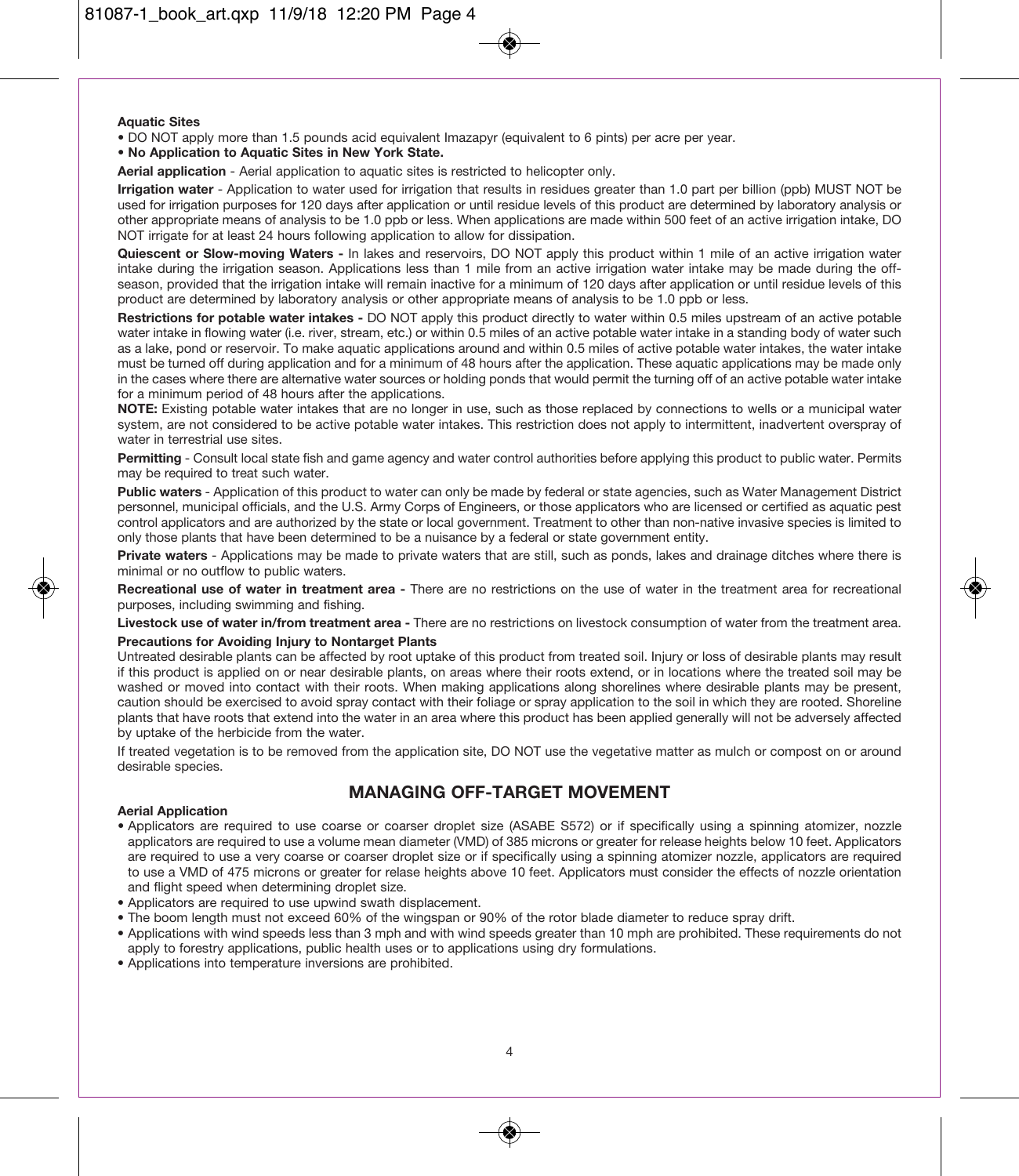#### **Ground Boom Application**

- Applicators are required to use a nozzle height below 4 feet above the plant canopy or the ground and coarse or Coarser droplet size (ASABE S572) or, if specifically using a spinning atomizer nozzle, applicators are required to use a volume mean diameter (VMD) of 385 microns or greater.
- Applications with wind speeds greater than 10 mph are prohibited.
- Applications into temperature inversions are prohibited.

#### **WIND EROSION**

Avoid treating powdery dry or light sandy soils when conditions are favorable for wind erosion. Under these conditions, the soil surface should first be settled by rainfall or irrigation.

### **ADJUVANTS**

Post-emergence applications of this product require the addition of a spray adjuvant for optimum herbicide performance. Only spray adjuvants that are approved or appropriate for aquatic use can be utilized. The addition of a Chemical Producers and Distributors Associations (CPDA) certified adjuvant can increase control. A CPDA certified drift control agent may also be used.

**Nonionic Surfactants:** Use a nonionic surfactant at the rate 0.25% v/v or higher (see manufacturer's label) of the spray solution (0.25% v/v is equivalent to 1 quart in 100 gallons). For best results, select a nonionic surfactant with a HLB (hydrophilic to lipophilic balance) ratio between 12 and 17 with at least 70% surfactant in the formulated product. Alcohols, fatty acids, oils, ethylene glycol or diethylene glycol should not be considered as surfactants to meet the above requirements.

**Methylated Seed Oils or Vegetable Oil Concentrates:** Instead of a surfactant, a methylated seed oil or vegetable-based seed oil concentrate may be used at the rate of 1.5 to 2 pints per acre. When using spray volumes greater than 30 gallons per acre, methylated seed oil or vegetable based seed oil concentrates should be mixed at a rate of 1 % of the total spray volume, or alternatively use a nonionic surfactant as described above. Research indicates that these oils may aid in product deposition and uptake by plants under moisture or temperature stress.

**Silicone Based Surfactants:** See manufacturer's label for specific rate recommendations. Silicone-based surfactants may reduce the surface tension of the spray droplet, allowing greater spreading on the leaf surface as compared to conventional nonionic surfactants. However, some silicone-based surfactants may dry too quickly, limiting herbicide uptake.

**Invert emulsions:** This product can be applied as an invert emulsion. The spray solution results in an invert (water-in-oil) spray emulsion designed to minimize spray drift and spray run-off, resulting in more herbicide on the target foliage. The spray emulsion may be formed in a single tank (batch mixing) or injected (in-line mixing). Consult the invert chemical label for proper mixing directions. Do not apply more than 3 pints of this product per acre in an invert emulsion.

**Fertilizer/Surfactant Blends:** Nitrogen based liquid fertilizers such as 28%N, 32%N, 10-34-0 or ammonium sulfate, may be added at the rate of 2 to 3 pints per acre in combination with the recommended rate of nonionic surfactant, methylated seed oil or vegetable/seed oil concentrate. The use of fertilizers in a tank mix without a nonionic surfactant, methylated seed oil or vegetable/seed oil concentrate is not recommended.

**Other:** An antifoaming agent, spray pattern indicator or drift reducing agent may be applied at the product labeled rate if necessary or desired.

#### **TANK MIXES**

It is the pesticide user's responsibility to ensure that all products are registered for the intended use. Read and follow the applicable restrictions and limitations and directions for use on all product label involved in tank mixing. Users must follow the most restrictive directions for use and precautionary statements of each product in the tank mixture.

### **APPLICATION METHODS**

This product may be selectively applied by using low volume directed application techniques or may be broadcast applied using ground equipment, watercraft, or aircraft. Aerial applications to aquatic sites must be made by helicopter. In addition, this product may also be applied using cut stump, cut stem, and frill or girdle treatment techniques within nonagricultural lands, pasture/rangeland and aquatic sites. See AERIAL APPLICATION and GROUND APPLICATION sections for additional details.

#### **COMPATIBILITY**

Before full-scale mixing of this product with other pesticides, emulsifiers, fertilizers, surfactants or oils, determine the compatibility of the proposed mixture. Use proportionate quantities of each ingredient and mix in a small container. Always mix one product thoroughly with the diluent before adding another product. If no incompatibility is evident after 30 minutes, the mixture is generally compatible for spraying. To evaluate potential short term effects of applying the mixture, test the tank mix combination on a few plants or a small area before larger-scale treatments. Wait at least 2 to 3 days for problems to become apparent.

IMPORTANT: MIXING WITH OTHER SUBSTANCES MAY INCREASE THE RISK OF MIXING INCOMPATIBILITIES, REDUCED EFFECTIVENESS AND/OR CAUSE CROP INJURY OR LOSS. ANY LIABILITY FOR LOSS, INJURY OR DAMAGE RESULTING FROM A MIXTURE NOT SPECIFIED ON THIS LABEL OR IN MANUFACTURER'S SUPPLEMENTAL LABELING DISTRIBUTED FOR THIS PRODUCT IS SPECIFICALLY DISCLAIMED BY MANUFACTURER.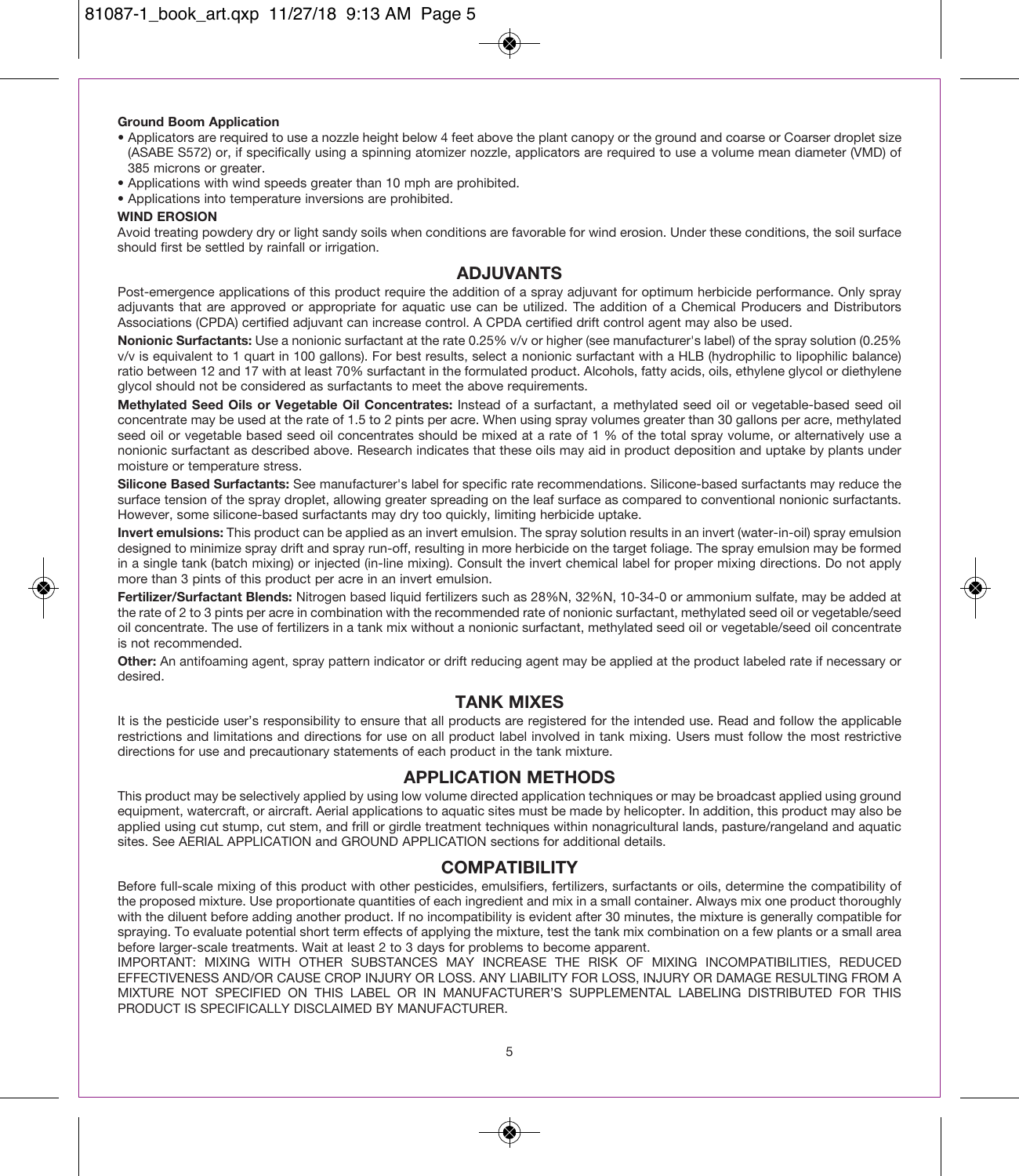### **AERIAL APPLICATION**

All precautions must be taken to minimize or eliminate spray drift. Both helicopter and fixed wing aircraft can be used to apply this product, but applications to aquatic sites are restricted to helicopter only. DO NOT make applications by helicopter or fixed wing aircraft unless appropriate buffer zones can be maintained to prevent spray drift out of the target area, or when spray drift as a result of helicopter application can be tolerated. Aerial equipment designed to minimize spray drift such as a helicopter equipped with a Microfoil™ boom Thru-Valve™ boom or raindrop nozzles must be used and calibrated. Except when applying with a Microfoil boom, a drift control agent may be added at the specified label rate. DO NOT side trim with this product unless death of treated tree can be tolerated.

Uniformly apply the specified amount of this product in 2 to 30 gallons of water per acre. A foam reducing agent may be added at the specified label rate.

Immediately after each use of this product thoroughly clean application equipment, including landing gear. Uncoated steel surfaces (except stainless steel surfaces) may result in corrosion and failure after prolonged exposure to the product. The maintenance of an paint (organic coating) may prevent corrosion.

### **GROUND APPLICATION**

#### **Low Volume Foliar:**

Use equipment calibrated to deliver 5 to 20 gallons of spray solution per acre. To prepare the spray solution, thoroughly mix in water 0.5 to 5% of this product plus surfactant (see the ADJUVANTS section of this label for specific recommendations). A foam reducing agent may be applied at the label rate, if needed. For control of difficult species (see AQUATIC WEEDS CONTROLLED section and the TERRESTRIAL WEEDS CONTROLLED section for relative susceptibility of weed species), use the higher concentrations of herbicide and/or spray volumes but DO NOT apply more than 3 quarts of this product per acre in aquatic sites and nonagricultural lands and 1-5 quarts per acre in pasture/rangeland. Excessive wetting of foliage is not necessary.

For low volume foliar application, select proper nozzles to avoid over-application. Proper application is critical to ensure desirable results. Best results are achieved when the spray covers the crown and approximately 70% of the plant. The use of an even flat fan tip with a spray angle of 40 degrees or less will aid in proper deposition.

Appropriate tip sizes include 4004E, or 1504E. For a straight stream and cone pattern, adjustable cone nozzles such as 5500 X3 or 5500 X4 may be used. Attaching a rollover valve onto a Spraying Systems Model 30 gunjet or other similar spray guns allows for the use of both a flat fan and cone tips on the same gun.

Moisten, but DO NOT drench target vegetation causing spray solution to run off.

#### **Low Volume Foliar with Backpacks:**

For low-growing species, spray down on the crown, covering crown and penetrating approximately 70% of the plant.

For target species 4 to 8 feet tall, swipe the sides of target vegetation by directing spray to at least two sides of the plant in smooth vertical motions from the crown to the bottom. Make sure to cover the crown whenever possible.

For target species over 8 feet tall, lace sides of the target vegetation by directing spray to at least two sides of the target in smooth zigzag motions from crown to bottom.

#### **Low Volume Foliar with Hydraulic Handgun Application Equipment:**

Use same technique as described above for Low Volume Foliar with Backpacks.

For broadcast applications, simulate a gentle rain near the top of target vegetation, allowing spray to contact the crown and penetrate the target foliage without falling to the understory. Herbicide spray solution which contacts the understory may result in severe injury or death of plants in the understory.

#### **High Volume Foliar:**

For optimum performance when spraying medium to high-density vegetation, use equipment calibrated to deliver up to 100 gallons of spray solution per acre (GPA). Spray solutions exceeding 100 GPA may result in excessive spray run-off, causing increased ground cover injury, and injury to desirable species.

To prepare the spray solution, thoroughly mix this product in water and add a surfactant (see ADJUVANT section for specific recommendations and rates of surfactants). A foam-reducing agent may be added at the label rate, if needed. For control of difficult species (see AQUATIC WEEDS CONTROLLED section and the ADDITIONAL WEEDS CONTROLLED section for relative susceptibility of weed species), use the higher concentrations of herbicide and/or spray volumes, but DO NOT apply more than 3 quarts of this product per acre in aquatic sites and nonagricultural lands, and 1-5 quarts per acre in pasture/rangeland. Uniformly cover the foliage of the vegetation to be controlled but DO NOT apply to run-off. Excessive wetting of foliage is not necessary.

#### **SIDE TRIMMING**

DO NOT side trim with this product unless severe injury or death of the treated tree can be tolerated. This product is readily translocated and can result in death of the entire tree.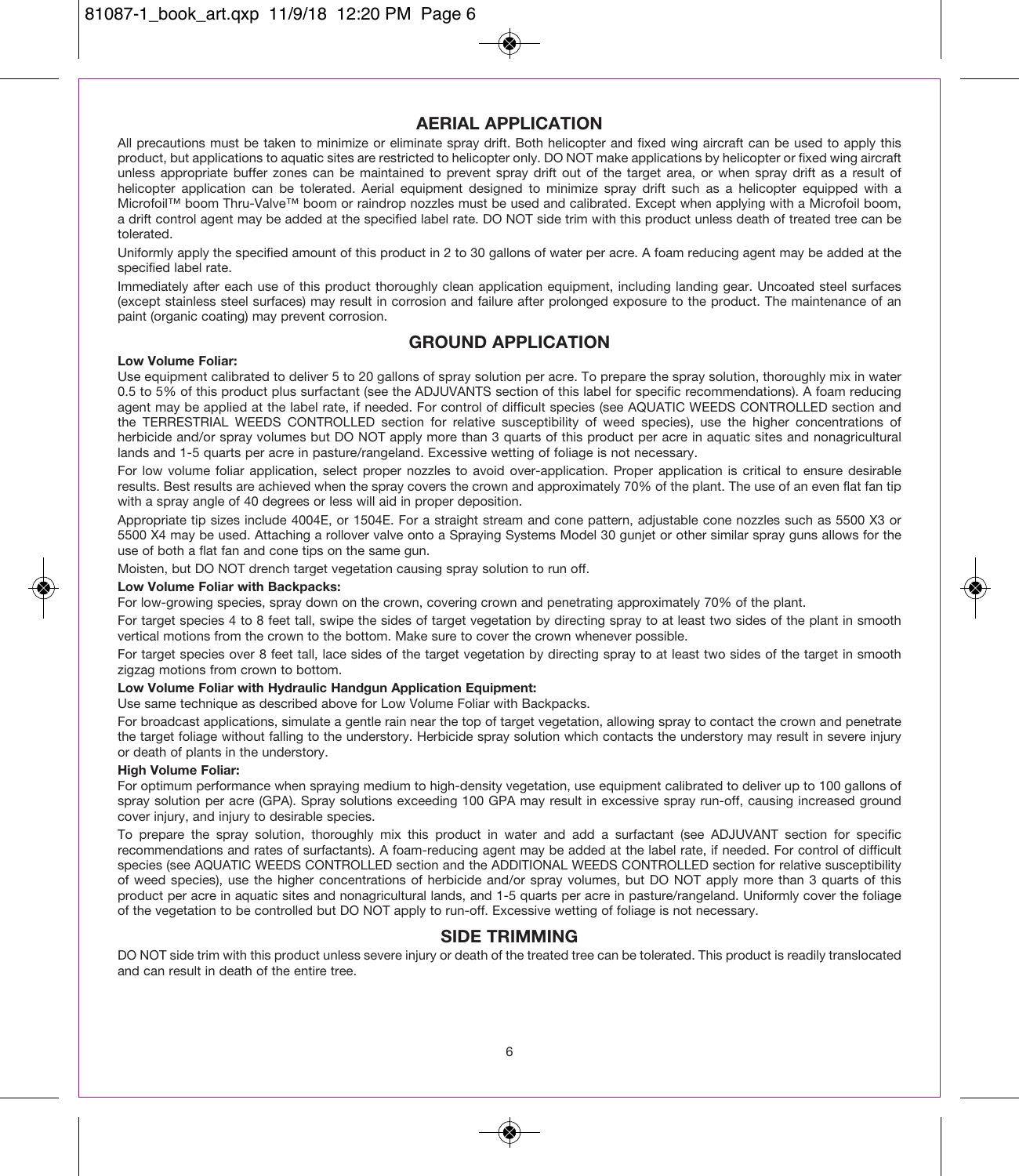### **CUT SURFACE TREATMENTS**

This product may be used to control undesirable woody vegetation by applying the product solution to the cambium area of freshly cut stump surfaces or to fresh cuts on the stem of the target woody vegetation. Applications can be made at any time of the year except during periods of heavy sap flow in the spring. DO NOT over apply solution causing run-off from the cut surface.

Injury may occur to desirable woody plants if the shoots extend from the same root system or their root systems are grafted to those of the treated tree.

This product may be mixed as either a concentrate or dilute solution. The dilute solution may be used for application to the cut surface of the stump or to cuts on the stem of target woody vegetation. Concentrated solutions may be used for applications to cuts on the stem. Use of the concentrated solution permits application to fewer cuts on the stem, especially for large diameter trees. Follow the application instructions to determine proper application techniques for each type of solution.

- To prepare a dilute solution, mix 8 to 12 fluid ounces of this product with one gallon of water. If temperatures are such that freezing of the spray mixture may occur, antifreeze (ethylene glycol) may be used according to manufacturer's label to prevent freezing. The use of a surfactant or penetrating agent may improve uptake through partially callused cambiums.
- To prepare a concentrated solution, mix 2 quarts of this product with no more than 1 quart of water.

### **CUT STUMP TREATMENT**

**Dilute Solution -** Spray or brush the solution onto the cambium area of the freshly cut stump surface. Ensure that the solution thoroughly wets the entire cambium area (the wood next to the bark of the stump).

### **CUT STEM TREATMENT**

**(injection, hack-and-squirt)** 

**Dilute Solution -** Using standard injection equipment, apply 1 milliliter of solution at each injection site around the tree with no more than one-inch intervals between cut edges. Ensure that the injector completely penetrates the bark at each injection site.

**Concentrate Solution -** Using standard injection equipment, apply 1 milliliter of solution at each injection site. Make at least one injection cut for every 3 inches of Diameter at Breast Height (DBH) on the target tree. For example, a 3-inch DBH tree will receive 1 injection cut and a 6-inch DBH tree will receive 2 injection cuts. On trees requiring more than one injection site place the injection cuts at approximately equal intervals around the tree.

### **CUT STUBBLE**

This product can be applied within 2 weeks after mechanical mowing or cutting of brush. To suppress or control resprouting, uniformly apply a spray solution of this product at the rate of 1.0 to 2.0 pints per acre to the cut area. This product may be tank-mixed with picloram (such as Trooper 22K), or equivalent labeled product for this use, to aid in control or suppression of brush. The addition of 5% (v/v) or more of a penetrating agent can aid in uptake through the bark or exposed roots.

Cut stubble applications are made to the soil and cut brush stumps. This type of application may increase ground cover injury. However, vegetation will recover. Making applications of this product directly to the soil can increase potential root uptake causing injury or death of desirable trees.

Efficacy can be increased and root uptake by desirable vegetation can be decreased if the brush is allowed to regrow and the foliage is treated. See the Brush Control section of this label.

### **FRILL OR GIRDLE TREATMENT**

Using a hatchet, machete, or chain saw, make cuts through the bark and completely around the tree to expose the cambium. The cut should angle downward extending into the cambium enough to expose at least two growth rings. Using a spray applicator or brush, apply a 25% to 100% solution of this product into each cut until thoroughly wet. Avoid applying so much herbicide that runoff to the ground or water occurs.

#### **BASAL APPLICATION**

This product is an aqueous formulation that requires mixing with **basal oil containing at least 15% emulsifier or will require the addition of an emulsifier, for application to the basal area** of brush and trees to control undesirable vegetation in the following noncropland areas: access roads, airfields, airports, along forest roads, around commercial or industrial structures or outbuildings, around farm and ranch structures and outbuildings, bare ground, construction sites, ditch banks, dry ditches & canals, fences & fencerows, firebreaks, gravel yards, habitat restoration & management areas, highways & roadsides (including aprons, medians, guardrails & right of ways), industrial plant sites, industrial areas, lumber yards, natural areas, paved areas, petroleum & other tank farms, pumping installations, pipeline, power, telephone & utility rights-of-way, power stations, railroad rights-of-way, refineries, resorts, storage areas, substations, uncropped farmstead areas, uncultivated non-agricultural areas, vacant lots, walkways, wastelands & wildlife habitat areas.

#### **Thinline Basal and Stem Application**

• This product may be applied as a thinline basal or arcing application to the stems of susceptible species such as big leaf maple (Acer macrophyllum), willow (Salix spp.) and Eucalyptus (Eucalyptus spp.) with a stem ground line diameter of 3 inches or less. Mix 24 to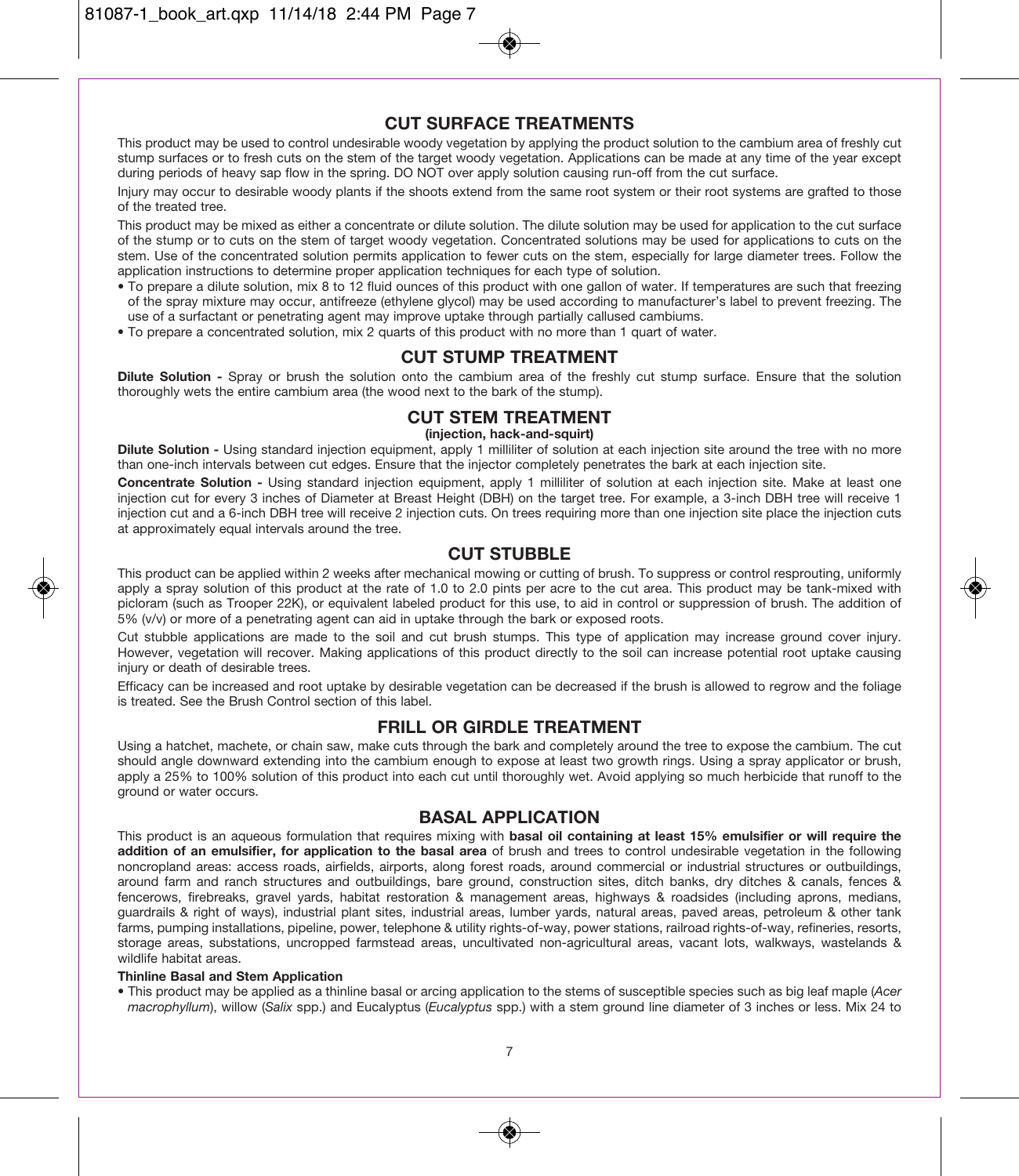48 fluid ounces of this product in one gallon of **basal oil containing at least 15% emulsifier**. Maintain uniform mixtures with frequent agitation. Direct a thin line of the spray solution to the stems beginning a few feet from the ground and descending toward the base of the tree making a zig-zag motion. Do not over apply causing puddling.

#### **Low Volume Basal Bark Treatments**

• This product, at the rate of 8 to 12 fluid ounces per gallon may be applied for low volume basal bark treatments. This product at 3.0 to 5.0% is recommended to be tank mixed with Relegate™ or Garlon® 4 or other basal products to broaden the spectrum of control. Consult the herbicide labels for rates and susceptible brush species. Mixing with basal requires compatibility tests prior to mixing large quantities. Mixing aids (such as emulsifiers, etc.) and ongoing agitation are required to attain a homogenous tank mix.

• Basal application should be made to the lower 12" to 18" of the target brush and go to the soil. Care should be taken not to puddle or over treat the stem. Basal application is best suited for low density brush sites, where stems do not exceed 700 stems per acre. For Basal Application – It is advisory to mix only the intended amount of mixture that is to be sprayed that day. Adequate agitation must be maintained with all emulsion mixtures to prevent phase separation. Prior to tank mixing with other products, herbicides and oils, you must determine the compatibility of the proposed mixture. (See **COMPATIBILITY** section).

| <b>SPRAY SOLUTION MIXING GUIDE</b>                                       |                        |                          |                                                  |               |                             |              |
|--------------------------------------------------------------------------|------------------------|--------------------------|--------------------------------------------------|---------------|-----------------------------|--------------|
|                                                                          |                        |                          |                                                  |               | <b>TANK MIXING</b>          |              |
| <b>AMOUNT OF</b><br><b>NUFARM POLARIS ALONE</b><br><b>SPRAY SOLUTION</b> |                        |                          | <b>NUFARM POLARIS</b><br><b>WHEN TANK MIXING</b> |               | <b>RELEGATE or GARLON 4</b> |              |
| <b>BEING PREPARED</b>                                                    | 6%                     | 9%                       | 3.0%                                             | 5.0%          | 15%                         | 20%          |
| 1 Gallon                                                                 | $8.0$ fl. oz.          | $12.0$ fl. oz.           | $3.8$ fl. oz.                                    | $6.4$ fl. oz. | $1.2$ pts.                  | $1.6$ pts.   |
| 3 Gallons                                                                | $1.5$ pts.             | 2.25 pts.                | 11.5 fl. oz.                                     | $1.2$ pts.    | $1.8$ qts.                  | 2.4 qts.     |
| 4 Gallons                                                                | $1.0$ qt.              | $1.5$ qts.               | $15.4$ fl. oz.                                   | $1.6$ pts.    | 2.4 gts.                    | 3.2 gts.     |
| 5 Gallons                                                                | $1.25$ gts.            | 1.0 at. $+$ 28.0 fl. oz. | $1.2$ pts.                                       | $1.0$ gt.     | $3.0$ qts.                  | $1.0$ gal.   |
| 50 Gallons                                                               | $3.0$ gals. $+1.0$ pt. | 4.0 gals. $+ 2.75$ gts.  | $1.5$ gals.                                      | 2.5 gals.     | 7.5 gals.                   | $10.0$ gals. |
| 100 Gallons                                                              | 6.0 gals. $+1.0$ gt.   | $9.0$ gals. $+1.5$ gts.  | 3.0 gals.                                        | 5.0 gals.     | 15.0 gals.                  | 20.0 gals.   |
| 16 fluid ounces = 1 pint : 2 pints = 1 quart : 4 quarts = 1 gallon       |                        |                          |                                                  |               |                             |              |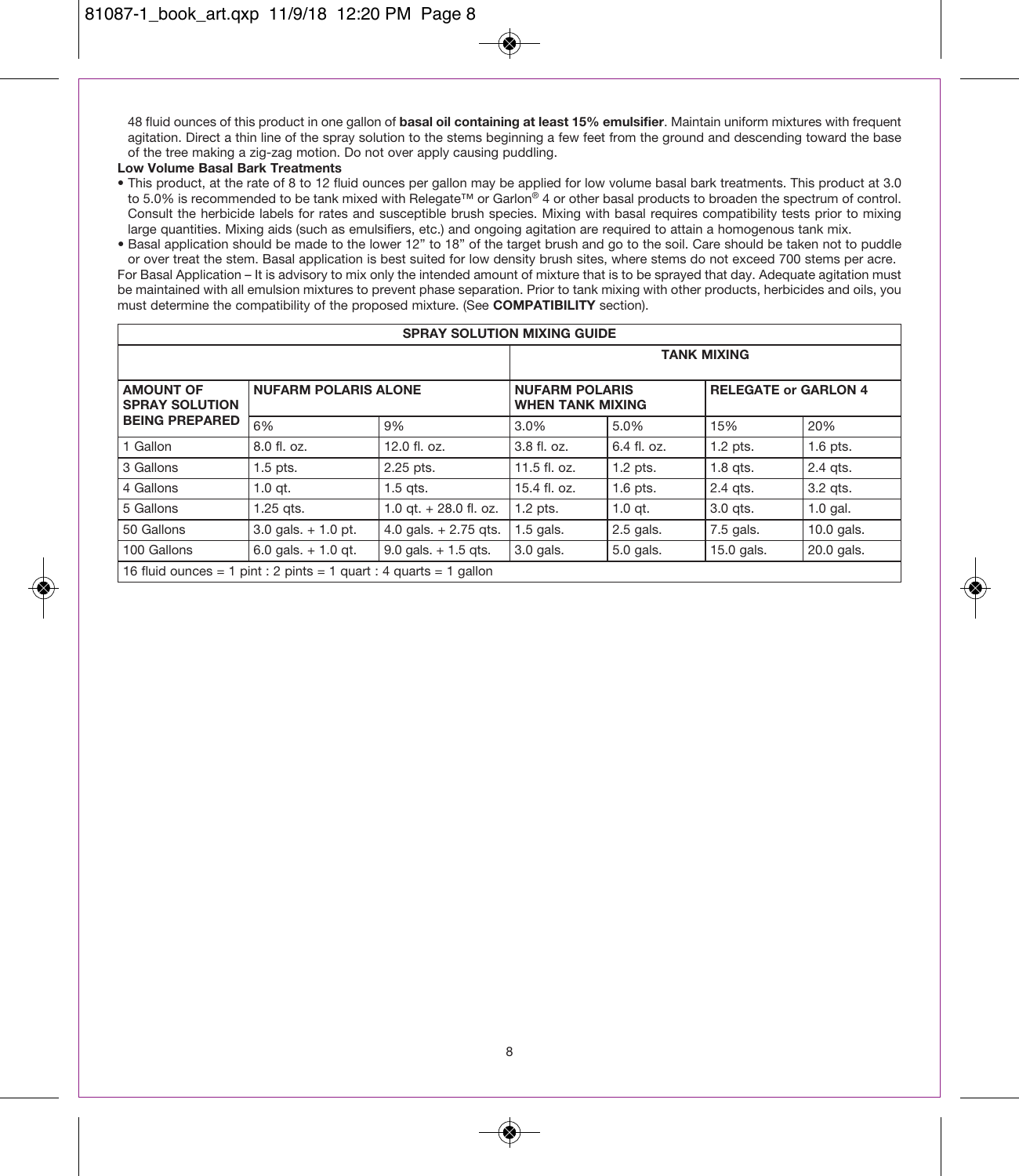### **FORESTRY USE**

#### **Site Preparation Treatment**

This product may be used to control labeled grasses, broadleaf weeds, vines and brambles, and woody brush and trees on forest sites in advance of regeneration for the following conifer crop species:

| <b>Common Name</b>      | <b>Scientific Name</b> | Rate<br>(fl oz/A) |
|-------------------------|------------------------|-------------------|
| Loblolly pine           | Pinus taeda            |                   |
| Loblolly X pitch hybrid |                        |                   |
| Longleaf pine           | Pinus palustris        | 48 to 80          |
| Shortleaf pine          | Pinus echinata         |                   |
| Virginia pine           | Pinus virginiana       |                   |
| Slash pine              | Pinus elliottii        | 40 to 64          |
| Coastal redwood         | Sequoia sempervirens   |                   |
| Douglas fir             | Pseudotsuga menziesii  | 24 to 48          |
| Incense cedar           | Libocedrus decurrens   |                   |
| Western hemlock         | Tsuga heterophylla     |                   |
| California red fir      | Abies magnifica        | 24 to 40          |
| California white fir    | Abies concolor         |                   |
| Jack pine               | Pinus banksiana        |                   |
| Lodgepole pine          | Pinus contorta         |                   |
| Pitch pine              | Pinus rigida           |                   |
| Ponderosa pine          | Pinus ponderosa        |                   |
| Sugar pine              | Pinus lambertiana      | 24 to 32          |
| White pine              | Pinus strobes          |                   |
| <b>Black spruce</b>     | Picea mariana          |                   |
| Red spruce              | Picea rubens           |                   |
| White spruce            | Picea glauca           |                   |

Use the specified rate of this product per acre applied as a broadcast foliar spray for long-term control of labeled woody plants and residual control of herbaceous weeds. Within 4 to 6 weeks of treatment, grass and other herbaceous weeds will be controlled and may provide fuel to facilitate a site preparation burn if desired to control conifers or other species tolerant to the herbicide.

Apply the specified rate of this product per acre in 5 to 30 gallons total spray solution for helicopter applications or 5 to 100 gallons total spray solution for mechanical ground spray and backpack applications. Use a minimum of 0.5% by volume nonionic surfactant (NIS). Use the higher label rate of this product and higher spray volumes when controlling particularly dense or multilayered canopies of hardwood stands or difficult to control species.

In certain cases, tank mixes may be necessary for chemical control of conifers and other species tolerant to this product. Observe all precautions and restrictions on the product labels. Always follow the most restrictive label. Combinations with other products labeled for forest site preparation may kill certain plants such as legumes and blackberry which are desirable for wildlife habitat.

Where quick initial brownout (deadening of foliage) is desired for burning, apply a tank mixture of 32 to 64 fl. oz. of this product with 16 to 64 fl. oz. glyphosate or 16 to 48 fl. oz. triclopyr ester per acre. For control of seedling pines, apply 32 to 64 fl. oz. of this product with 3 to 4 quarts glyphosate. For site preparation, rates less than 48 fl. oz, of this product will provide suppression of hard wood brush and trees, some resprouting may occur.

DO NOT plant seedlings of black spruce (Picea mariana) or white spruce (Picea glauca) on sites broadcast treated with this product or into the treated zone of spot or banded applications for 3 months following application or injury may occur.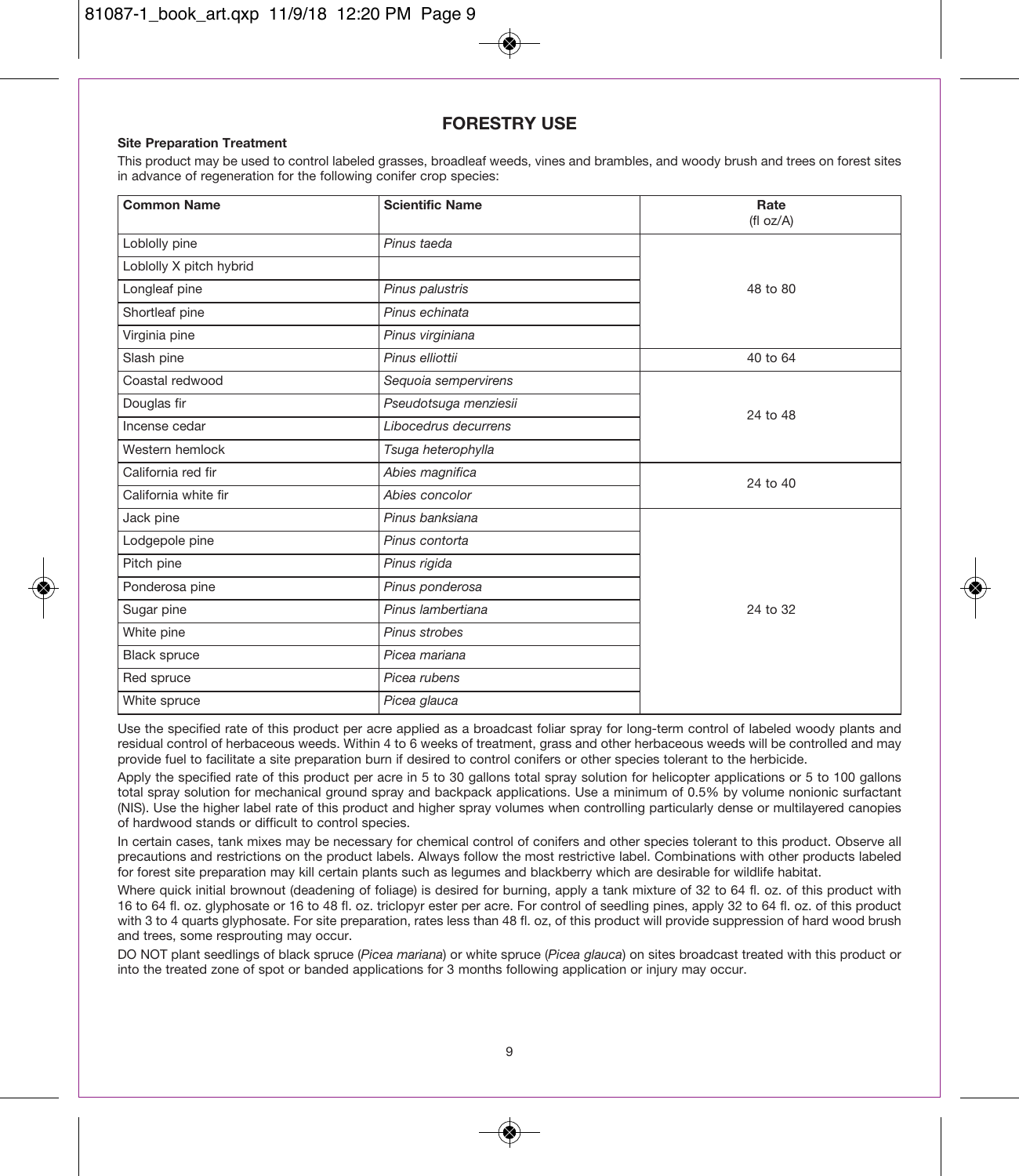### **HERBACEOUS WEED CONTROL**

Use this product for selective weeding in the following conifer crop species:

| <b>Common Name</b>         | <b>Scientific Name</b> | Rate<br>(f oz/A) |
|----------------------------|------------------------|------------------|
| Loblolly pine              | Pinus taeda            |                  |
| Loblolly X pitch hybrid    |                        | 12 to 20         |
| Virginia pine              | Pinus virginiana       |                  |
| Longleaf pine <sup>1</sup> | Pinus palustris        |                  |
| Slash pine <sup>1</sup>    | Pinus elliottii        | 8 to 12          |
| Douglas fir <sup>1</sup>   | Pseudotsuga menziesii  |                  |

<sup>1</sup>Use of surfactant is not recommended

This product may be applied as a broadcast treatment, banded over tree rows, or as a directed spray for release of young conifers from herbaceous weeds. To prevent possibility of conifer injury, DO NOT apply this product when conifers are under stress from drought disease, animal or winter injury, planting shock, or other stresses reducing conifer vigor. Broadcast applications may be made by helicopter, ground, or backpack sprayer. For difficult to control weeds, use the higher labeled rates. Where herbaceous weeds have overtopped conifer seedlings, a nonionic surfactant may be added to improve weed control (except for slash pine, long leaf pine, and Douglas fir) at a rate not to exceed 0.5% of spray solution volume. Some minor conifer growth inhibition may be observed when herbaceous weed control treatments are made during periods of active conifer growth.

This product may also be applied using backpack or handheld sprayers to control herbaceous weeds around individual conifer seedlings. Mix 0.8 to 1.2 fl. oz. of this product + 0.2 oz. nonionic surfactant per gallon of water. Direct the spray to the weeds and minimize the amount applied to conifer foliage for best conifer tolerance. Ensure that maximum labeled rates per acre for previously listed crop species are not exceeded.

This product may be tank mixed with Spyder® and/or Spyder Extra to broaden the spectrum of weeds controlled. For loblolly pine, apply 8 to 12 fl. oz. of this product + 1 to 2 fl. oz. Spyder and/or Spyder Extra per acre. The application of this product plus Spyder and/or Spyder Extra on other conifer species may cause growth suppression.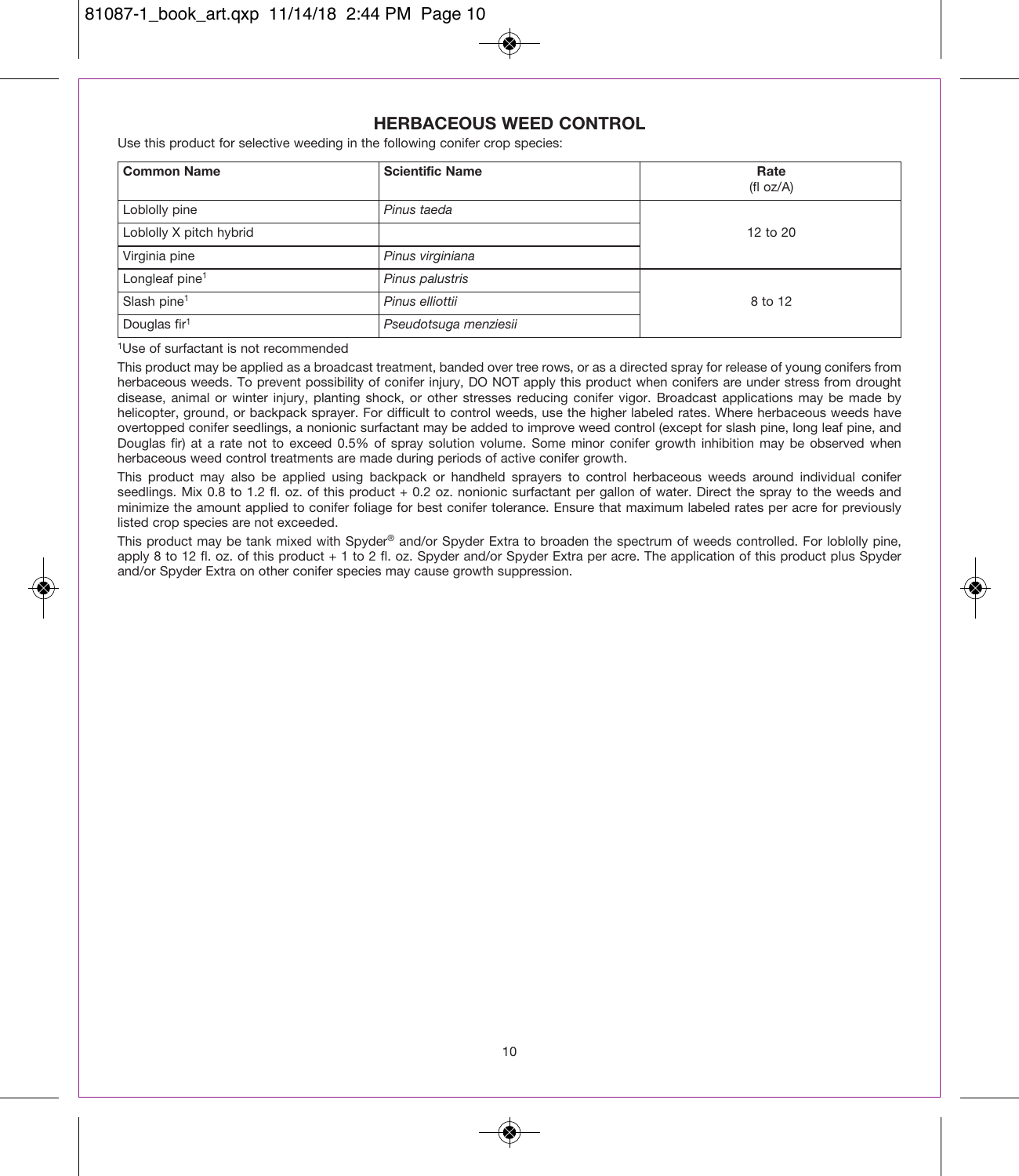### **CONIFER RELEASE TREATMENT**

This product may be applied as a broadcast or directed spray application for suppression of labeled brush, tree, and herbaceous weed species. Directed spray applications may be made with low volume applications in conifer stands of all ages by targeting unwanted vegetation and avoiding direct application to the conifer. Ensure that maximum labeled rates per acre listed for the following crop species are not exceeded.

#### **Broadcast Applications for Release of the Following Conifers from Hardwood Competition**

| <b>Common Name</b>                   | <b>Scientific Name</b> | Rate<br>(fI oz/A) |
|--------------------------------------|------------------------|-------------------|
| Loblolly pine <sup>3</sup>           | Pinus taeda            |                   |
| Loblolly X pitch hybrid <sup>3</sup> |                        | 24 to 40          |
| Virginia pine <sup>3</sup>           | Pinus virginiana       |                   |
| Longleaf pine                        | Pinus palustris        |                   |
| Pitch pine                           | Pinus rigida           | 24 to 32          |
| Shortleaf pine                       | Pinus echinata         |                   |
| Slash pine                           | Pinus elliottii        |                   |
| White pine <sup>1</sup>              | Pinus strobes          | 16 to 32          |
| California red fir                   | Abies magnifica        |                   |
| California white fir                 | Abies concolor         | 16 to 24          |
| Lodgepole pine <sup>2</sup>          | Pinus contorta         |                   |
| Douglas fir <sup>2</sup>             | Pseudotsuga menziesii  |                   |
| Jack pine <sup>2</sup>               | Pinus banksiana        |                   |
| Black spruce <sup>2</sup>            | Picea mariana          | 12 to 24          |
| Red spruce <sup>2</sup>              | Picea rubens           |                   |
| White spruce <sup>2</sup>            | Picea glauca           |                   |

1DO NOT make applications to white pine stands younger than three years old. To minimize potential white pine injury, release treatments should not be made prior to July 15.

<sup>2</sup>Applications should be made after formation of final conifer resting buds in the fall or height growth inhibitor may occur

<sup>3</sup>Mid rotation release: For broadcast applications below the pine canopy in established stands of loblolly pine, loblolly X pitch hybrid, and Virginia pine, use 32 to 64 fl. oz. of this product per acre. For mid rotation release of other species, use rates listed in the chart above.

**For slash pine and longleaf pine, broadcast release treatments over the top of pines for the purpose of woody plant control must be made after August 15 and only in stands 2 through 5 years old. For applications over the top of slash pine and longleaf pine, DO NOT add surfactant and use lower labeled rates on sandy soils.** 

#### **FOR THE AERIAL RELEASE TO SLASH PINE (***PINUS ELLIORTII***) STANDS OVER THE AGE OF 5 YEARS**

This product may be applied as an aerial application for release of slash pine stands over the age of 5 years. In addition to reading and following all directions in this product, the following precautions and restrictions are required:

• Make applications in the fall after slash pine height growth has stopped and buds have set.

• Do not apply before September 15 even if height growth has stopped and buds have set.

• A maximum of 12 to 14 fl. oz./A of this product may be applied. Use the 12 fl. oz./A rate on sandier sites.

Apply the label rate of this product per acre when making broadcast applications with helicopter or ground spray equipment. Refer to mixing and application instructions for proper spray volumes. A nonionic surfactant may be added at no more than 0.25% by volume.

Use the higher label rates of this product when controlling particularly dense stands or difficult to control species.

Some minor conifer growth inhibition may be observed when release treatments are made during periods of active conifer growth. To minimize potential conifer height growth inhibition, DO NOT make broadcast applications to conifer stands except loblolly pine before the end of the second growing season. To minimize potential confer height growth inhibition, broadcast release treatments may be made late in the growing season. To prevent possibility of conifer injury, DO NOT apply this product when conifers are under stress from drought, disease, animal or winter injury, or other stresses reducing conifer vigor.

This product may be used to release loblolly pine seedlings during the first growing season following planting or for one year old natural loblolly pine regeneration. For one year old loblolly pine release, apply 24 to 40 fl. oz. per acre of this product after July 15. Rates below 32 fl. oz. per acre are intended for hardwood growth suppression expect hardwood resprouting.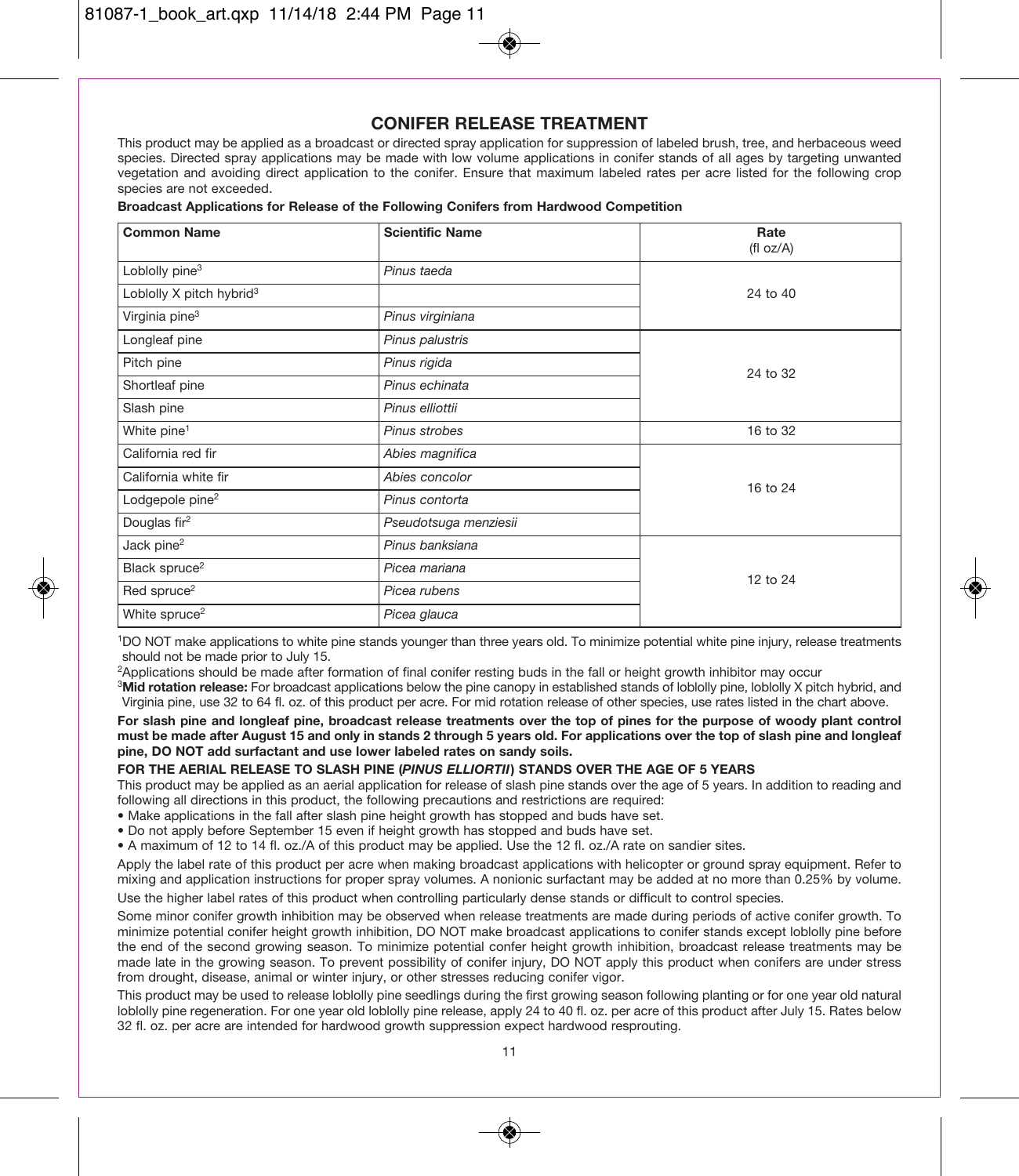### **SPOT TREATMENT OF UNDESIRABLE HARDWOOD VEGETATION**

This product may be used as a directed foliar or cut stem application to control undesirable brush and hardwoods in the management of stands of all ages for the conifer species listed in the broadcast application section above. Refer to the mixing and application instructions in the foliar or cut stem sections for proper use rates, equipment, and application techniques. DO NOT exceed maximum labeled rates per acre listed for crop species. Cut stem applications may be used for spot treatment of undesirable hardwoods in Ponderosa pine stands using 24 fl. oz. or less of this product per acre.

Avoid direct application to desired plant species or injury may occur. Injury may occur to nontarget or desirable hardwoods or conifers if they extend from the same root system or their root systems are grafted to those of the treated tree or their roots extend into the treated zone.

### **LATE ROTATION VEGETATION CONTROL IN WESTERN CONIFER**

In California, the Pacific Northwest, and Inland Northwest, broadcast aerial applications of this product up to 48 fl. oz. per acre are permissible in conifer stands that are targeted for harvesting the year following treatment. Use minimum spray volume of 15 gallons per acre. Significant conifer injury or mortality must be expected. DO NOT use this treatment if conifer injury or mortality cannot be tolerated.

#### **BAG AND SPRAY APPLICATION FOR CONIFER RELEASE**

In Douglas fir and Ponderosa pine stands, broadcast applications of this product up to 32 fl. oz. per acre are permissible when the trees are covered by bags prior to the application. The bags must prevent the spray mix from contacting the conifer foliage. On sites with coarse textured soils (e.g., decomposed granite, pumice, sandy or rocky sites) or low levels of soil organic matter (generally 5% or less) significant conifer growth inhibition and mortality is possible. DO NOT use this treatment on these types of sites if conifer growth inhibition and mortality cannot be tolerated.

### **NONAGRICULTURAL LAND USE**

This product may be used for woody and herbaceous weed control in nonagricultural lands including private, public, and military lands. Applications are not applicable to treatment of commercial timber or other plants grown for sale or other commercial use or for commercial seed production or for research purposes.

### **BRUSH CONTROL**

Use the specified rate of this product with the preferred application technique for control of undesirable brush. **Tank Mixes and Application Rates for Low-Volume Foliar Brush Control\*** 

| <b>Target Vegetation</b>                                                                      | <b>Arsenal Rate</b><br>(% by volume) | <b>Tank Mix</b>                                                                         |  |  |
|-----------------------------------------------------------------------------------------------|--------------------------------------|-----------------------------------------------------------------------------------------|--|--|
| Mixed hardwoods without elm, locust, or pine                                                  | 1.0 to $1.5$                         | Surfactant                                                                              |  |  |
| Mixed hardwoods containing elm, locust, and pine                                              |                                      | AquaNeat <sup>®</sup> at 2% to 3% or Razor® at 2 2/3 to 4%<br>by volume plus surfactant |  |  |
| Mixed hardwoods with locust and pine but no elm                                               | $0.5$ to $1.0$                       | Krenite® at 2% to 5% by volume plus surfactant                                          |  |  |
| Mixed hardwoods with locust and elm but no pine                                               |                                      | Patriot <sup>®</sup> at 2 oz/A or 2-3 grams/gal plus surfactant                         |  |  |
| *Tank mixes with 2,4-D or products containing 2,4-D could result in reduced product efficacy. |                                      |                                                                                         |  |  |

#### **Backpack and Handheld Spray Mixing Guide**

| % Solution | <b>Product Per Gallon of Mix</b><br>(oz) | Product Per 4 Gallon Backpack<br>(oz) |
|------------|------------------------------------------|---------------------------------------|
| 0.25       | 0.3                                      | 1.3                                   |
| 0.5        | 0.6                                      | 2.6                                   |
|            |                                          | 5.1                                   |
| 2.0        | 26                                       | 10.2                                  |
| 3.0        | 3.8                                      | 15.4                                  |
| 5.0        |                                          | 25.6                                  |

#### **Measuring Chart**

| 128 fluid ounces | -<br>= | gallon   |
|------------------|--------|----------|
| 16 fluid ounces  | =      | 1 pint   |
| 8 pints          | -<br>= | I gallon |
| 4 quarts         | -      | I gallon |
| 2 pints          | -<br>= | quart    |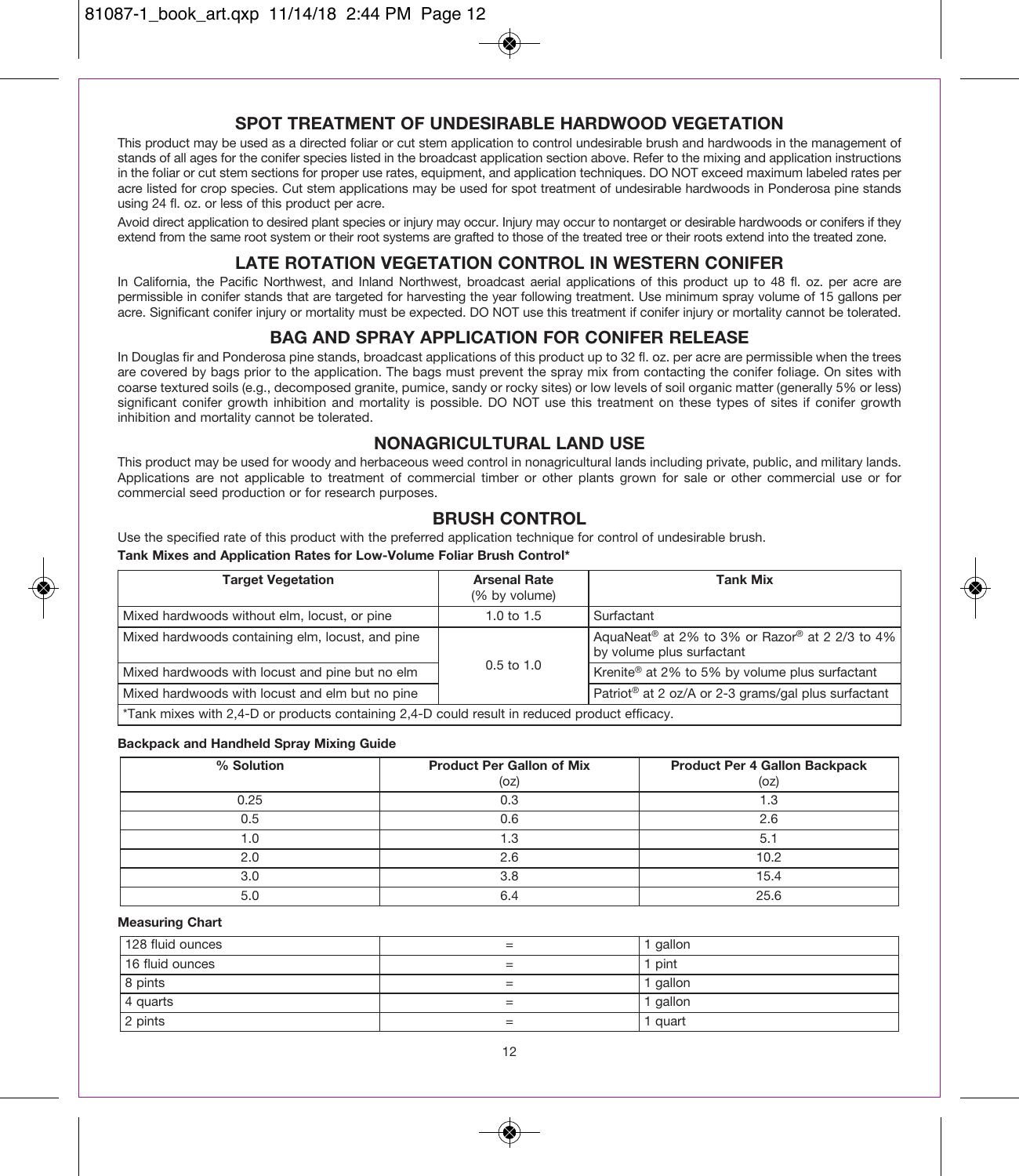#### **FOR SELECTIVE CONTROL OF UNDESIRABLE WEEDS IN UNIMPROVED BERMUDAGRASS AND BAHIAGRASS**

This product may be used on unimproved industrial noncropland Bermudagrass and bahiagrass turf, such as roadsides, utility rights-of-way and other nonagricultural lands. The application of this product on established common and coastal Bermudagrass and bahiagrass provides control of labeled broadleaf and grass weeds. Competition from these weeds is eliminated, releasing the Bermudagrass and bahiagrass. Treatment of Bermudagrass with this product results in a compacted growth habit and seedhead inhibition.

Uniformly apply with properly calibrated ground equipment using at least 10 gallons of water per acre. Temporary yellowing of grass may occur when treatment is made after growth begins. DO NOT add surfactant in excess of the specified rate (1 fl. oz. per 25 gallons of spray solution). DO NOT apply to grass during its first growing season. DO NOT apply to grass that is under stress from drought, disease, insects, or other causes.

#### **DOSAGE RATES AND TIMING:**

Bermudagrass - Apply this product at 6 to 12 fl. oz. per acre when the Bermudagrass is dormant. Apply this product at 6 to 8 fl. oz. per acre after the bermudagrass has reached full green-up. Applications made during green-up will delay green-up. Include a surfactant in the spray solution.

For additional pre-emergence control of annual grasses and small seeded broadleaf weeds, add Pendulum® Aquacap™ herbicide at the rate of 3.1 to 6.3 pints per acre. Consult the Pendulum® label for weeds controlled and for other use directions and precautions.

For control of Johnsongrass in bermudagrass turf, apply this product at 8 fl. oz. per acre plus Roundup® or Razor® at 12 fl. oz. per acre plus surfactant. For additional control of broadleaves and vines, Tahoe®3A or Garlon®3A may be added to the above mix at the rate of 1-2 pints per acre. Observe all precautions and restrictions on the Tahoe®3A, Garlon®3A and Roundup® labels.

Bahiagrass - Apply this product at 4 to 8 fl. oz. per acre when the bahiagrass is dormant or after the grass has initiated green-up but has not exceeded 25% green-up. Include in the spray solution a surfactant (See Adjuvant section for specific use directions for surfactants).

#### **WEEDS CONTROLLED IN UNIMPROVED BERMUDAGRASS AND BAHIAGRASS**

Bedstraw (Galium spp.) Bishopweed (Ptilimnium capillaceum) Buttercup (Ranunculus parviflorus) Carolina geranium (Geranium carolinianum) Fescue (Festuca spp.) Foxtail (Setaria spp.)

Little barley (Hordeum pusillum) Seedling Johnsongrass (Sorghum halepense) Wild carrot (Daucus carota) White clover (Trifolium repens) Yellow woodsorrel (Oxalis stricta)

### **GRASS GROWTH AND SEEDHEAD SUPPRESSION**

This product may be used to suppress growth and seedhead development of certain turfgrass in unimproved areas. When applied to desirable turf, this product may result in temporary turf damage and/or discoloration. Effects to the desirable turf may vary with environmental conditions. For optimum performance, application should be made prior to culm elongation. Applications may be made before or after mowing. If applied prior to mowing, allow at least three days of active growth before mowing. If following a mowing, allow sufficient time for the grasses to recover before applying this product or injury may be amplified.

DO NOT apply to turf under stress (drought, cold, insect damaged, etc.) or severe injury or death may occur.

**Bermudagrass** - Apply this product at 6 to 8 fl. oz. per acre from early green-up to prior to seed head initiation. DO NOT add a surfactant for this application.

**Cool Season Unimproved Turf** - Apply this product at 2 fl. oz. per acre plus 0.25% nonionic surfactant. For increased suppression, this product may be tank-mixed with such products as Campaign® (24 fl. oz. per acre) or Embark<sup>®</sup> (8 fl. oz. per acre).

Tank-mixes may increase injury to desired turf. Consult each product label for recommended turf species and other use directions and precautions. Tank mixes with 2,4-D or products containing 2,4-D may decrease the effectiveness of this product.

#### **TOTAL VEGETATION CONTROL WHERE BAREGROUND IS DESIRED**

This product is an effective herbicide for preemergence or post-emergence control of many annual and perennial broadleaf and grass weeds where bareground is desired. This product is particularly effective on hard-to-control perennial grasses. This product at 1.5 to 6 pints per acre can be used alone or in tank-mix with herbicides approved for use in bare ground. The degree and duration of control are dependent on the rate of this product used, tank-mix partner, the volume of carrier, soil texture, rainfall and other conditions.

Consult manufacturer's labels for specific rates and weeds controlled. Always follow the most restrictive directions for use and precautionary statements of each product when making an application involving tank-mixes.

Applications of this product may be made anytime of the year. Use equipment calibrated to deliver desired gallons per acre spray volume and uniformly distribute the spray pattern over the treated area.

**Post-emergence Applications:** Always use a spray adjuvant (See Adjuvant section of this label) when making a post-emergence application. For optimum performance on tough to control annual grasses, applications should be made at a total volume of 100 gallons per acre or less. For quicker burndown or brown-out of target weeds, this product may be tank-mixed with products such as Razor®, or Roundup®. Tank mixes with 2,4-D or products containing 2,4-D may reduce the performance of this product. Always follow the most restrictive directions for use and precautionary statements of each product when tank-mixing.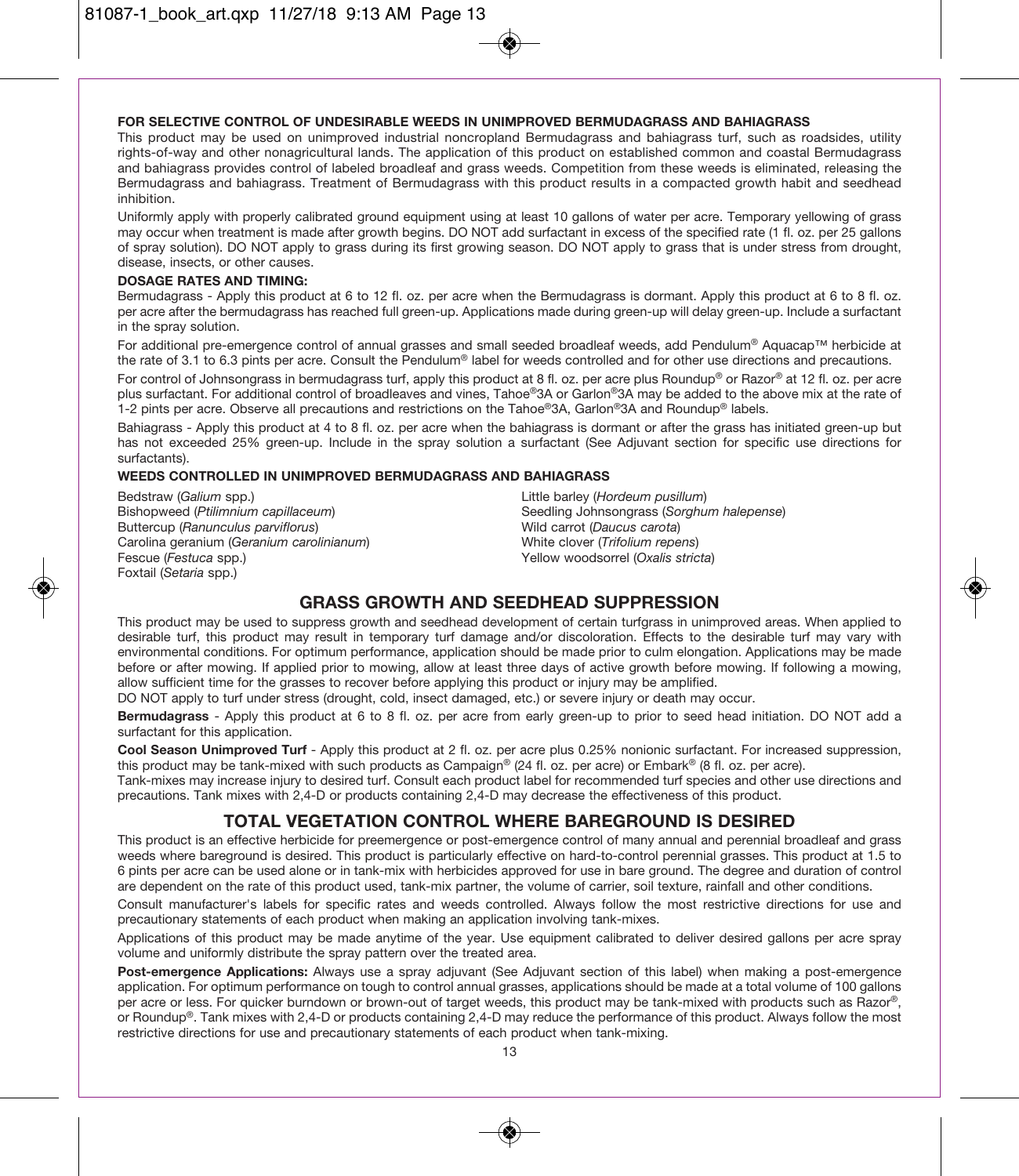**Spot Treatments:** This product may be used as a follow-up treatment to control escapes or weed encroachment in a bareground situation. To prepare the spray solution, thoroughly mix in each gallon of water 0.5 to 5% of this product plus an adjuvant. For increased burndown, include Razor®, Roundup®. or similar products. For added residual weed control or to increase the weed spectrum, add ProClipse® herbicide, Vanquish® herbicide, or Diablo® herbicide. Always follow the most restrictive directions for use and precautionary statements of each product when tank-mixing.

#### **FOR CONTROL OF UNDESIRABLE WEEDS UNDER PAVED SURFACES**

This product can be used under asphalt, pond liners and other paved areas, ONLY in industrial sites or where the pavement has a suitable barrier along the perimeter that prevents encroachment of roots of desirable plants.

This product should be used only where the area to be treated has been prepared according to good construction practices. If rhizomes, stolons, tubers or other vegetative plant parts are present in the site, they should be removed by scalping with a grader blade to a depth sufficient to insure their complete removal.

Paving should follow applications of this product as soon as possible. DO NOT apply where the product may contact the roots of desirable trees or other plants.

This product is not to be used under pavement on residential properties such as driveways or parking lots or for use in recreational areas such as under bike or jogging paths, golf cart paths, or tennis courts, or where landscape plantings could be anticipated.

Injury or death of desirable plants may result if this product is applied where roots are present or where they may extend into the treated area. Roots of trees and shrubs may extend a considerable distance beyond the branch extremities (drip line).

Applications should be made to the soil surface only when final grade is established. DO NOT move soil following application of this product. Apply this product in sufficient water (at least 100 gal. per acre) to ensure thorough and uniform wetting of the soil surface, including the shoulder areas. Add this product at a rate of 3 quarts per acre (2.2 fl. oz. per 1000 square feet) to clean water in the spray tank during the filling operation. Agitate before spraying.

If the soil is not moist prior to treatment, incorporation of this product is needed for herbicide activation. This product can be incorporated into the soil to a depth of 4 to 6 inches using a rototiller or disc. Rainfall or irrigation of 1 inch will also provide uniform incorporation. DO NOT allow treated soil to wash or move into untreated areas.

### **SPOT TREATMENTS AND CRACK–AND-CREVICE TREATMENTS**

Use this product as an initial or follow up treatment to control weed escapes or weed encroachment in bareground situations, including cracks and crevices in paved surfaces such as parking lots, runways and roadways.

### **FOR SPOT TREATMENT WEED CONTROL IN GRASS PASTURE AND RANGELAND**

For the control of undesirable vegetation in grass pasture and rangeland, this product may be applied as a spot treatment at a rate of 2 to 48 fl. oz. of product per acre using any of the ground application methods as described in this label. Spot applications may not exceed more than one tenth of the area to be grazed or cut for hay in grass pasture and rangeland. See appropriate sections of this label for specific use directions for the application method and vegetation control desired.

DO NOT apply more than 48 fl. oz. per acre per year.

#### **Grazing and Haying Restrictions:**

DO NOT cut forage grass for hay for 7 days after application of this product.

There are no grazing restrictions following application of this product.

#### **Rangeland Use Instructions:**

This product may be applied to rangeland for the control of undesirable vegetation to achieve one or more of the following vegetation management objectives:

- Control of undesirable (noxious, invasive and non-native) plant species.
- Control of undesirable vegetation for wildlife habitat improvement.
- Control of undesirable vegetation to aid in the establishment of desirable rangeland plant species.
- Release of existing desirable rangeland plant communities from the competitive pressure of undesirable plant species.
- Control of undesirable vegetation to aid in the establishment of desirable vegetation following a fire.
- Control of vegetation to reduce wildfire fuel.

To ensure the protection of threatened and endangered plants, when applying this product to rangeland:

- Federal agencies must follow NEPA regulations to ensure protection of threatened and endangered plants.
- Other organizations or individuals must operate under a habitat conservation plan if threatened or endangered plants are known to be present on the land to be treated.
- State agencies must work with the Fish and Wildlife Service or the Service's designated state conservation agency to ensure protection of threatened and endangered plants.

See appropriate sections of this label for specific use directions for the desired rangeland vegetation management control desired.

This product must only be applied to a given rangeland acre as specific weed problems arise. Long-term control of undesirable weeds ultimately depends on the successful use of the land management practices that promote the sustainability and growth of desirable rangeland plant species.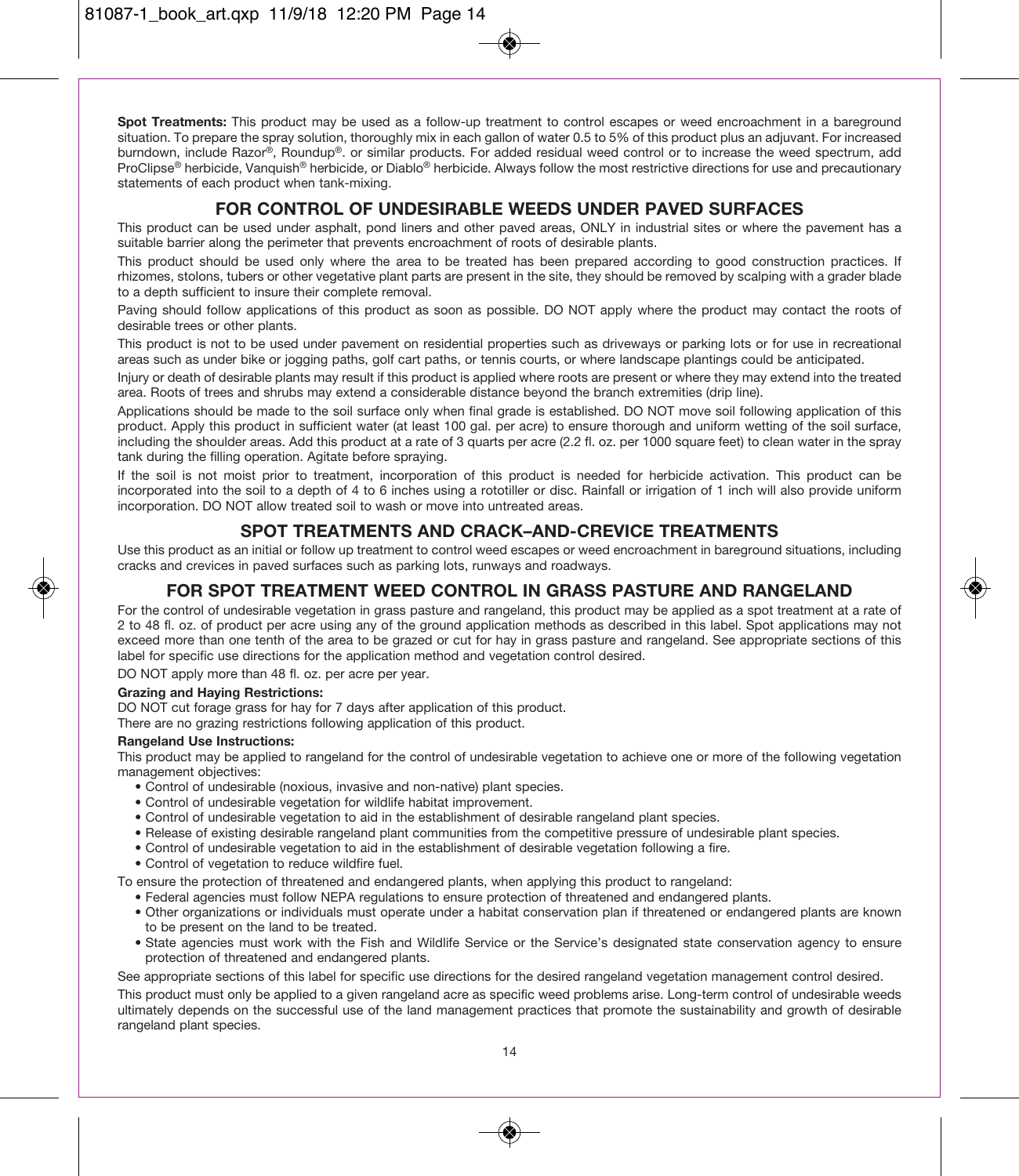### **ROTATIONAL CROP GUIDELINE**

Rotational crops may be planted 12 months after applying this product at the specified pasture and rangeland rate. Twelve months after an application of this product, and before planting any crop, a successful field bioassay must be completed. The field bioassay consists of a test strip of the intended rotational crop planted in the previously treated area in the grass pasture and rangeland and grown to maturity. The test strip should include low areas and knolls, and include variations in soil type and pH within the treated area. If no crop injury is evident in the test strip, the intended rotational crop may be planted the following year.

Use of this product in accordance with label directions is expected to result in normal growth of rotational crops in most situations; however, various agronomic factors and environmental factors make it impossible to eliminate all risks associated with the use of this product and, therefore, rotational crop injury is always possible.

### **TERRESTRIAL WEEDS CONTROLLED**

In terrestrial sites, this product will provide preemergence or post-emergence control with residual control of the following target vegetation species at the rates listed. Residual control refers to control of newly germinating seedlings in both annuals and perennials. In general, annual weeds may be controlled by preemergence or postemergence applications of this product. For established biennials and perennials postemergence applications of this product are recommended.

The rates shown below pertain to broadcast applications and indicate the relative sensitivity of these weeds. The relative sensitivity should be referenced when preparing low volume spray solutions (see "Low Volume" section of "Ground Applications"); low volume applications may provide control of the target species with less product per acre than is shown for the broadcast treatments. This product must be used only in accordance with the Directions for Use on this label.

The relative sensitivity of the species listed below can also be used to determine the relative risk of causing non-target plant injury if any of the below listed species are considered to be desirable within the area to be treated.

**Resistant Biotypes:** Naturally occurring biotypes (a plant within a given species that has a slightly different, but distinct genetic makeup from other plants of the same species) of some weeds listed on this label may not be effectively controlled. If naturally occurring resistant biotypes are present in an area, this product should be tank-mixed or applied sequentially with an appropriate registered herbicide having a different mode of action to ensure control.

| TERRESTRIAL WEEDS CONTROLLED |                                          |                                     |  |  |
|------------------------------|------------------------------------------|-------------------------------------|--|--|
| COMMON<br><b>NAME</b>        | <b>SCIENTIFIC</b><br><b>NAME</b>         | <b>GROWTH</b><br>HABIT <sup>2</sup> |  |  |
| <b>GRASS WEEDS</b>           |                                          |                                     |  |  |
|                              | Apply 2 to 3 pints per acre <sup>1</sup> |                                     |  |  |
| Annual bluegrass             | Poa annua                                | A                                   |  |  |
| Broadleaf signalgrass        | Brachiaria platyphylla                   | A                                   |  |  |
| Canada bluegrass             | Poa compressa                            | P                                   |  |  |
| Downy brome                  | <b>Bromus tectorum</b>                   | A                                   |  |  |
| Fescue                       | Festuca spp.                             | A/P                                 |  |  |
| Foxtail                      | Setaria spp.                             | A                                   |  |  |
| Italian ryegrass             | Lotium multiflorum                       | A                                   |  |  |
| Johnsongrass <sup>4</sup>    | Sorghum halepense                        | P                                   |  |  |
| Kentucky bluegrass           | Poa pratensis                            | P                                   |  |  |
| Napier grass <sup>5</sup>    | Pennisetum purpureum                     | P                                   |  |  |
| Orchardgrass                 | Dactytis glomerata                       | P                                   |  |  |
| Paragrass                    | Brachiaria mutica                        | P                                   |  |  |
| Quackgrass                   | Agropyron repens                         | P                                   |  |  |
| Sandbur                      | Cenchrus spp.                            | А                                   |  |  |
| Smooth brome                 | <b>Bromus inermis</b>                    | P                                   |  |  |
| Vaseygrass                   | Paspalum urvillei                        | P                                   |  |  |
| Wild oats                    | Avena fatua                              | A                                   |  |  |
| Witchgrass                   | Panicum capillare                        | A                                   |  |  |

| <b>TERRESTRIAL WEEDS CONTROLLED (continued)</b> |                                          |                                     |  |  |
|-------------------------------------------------|------------------------------------------|-------------------------------------|--|--|
| <b>COMMON</b><br><b>NAME</b>                    | <b>SCIENTIFIC</b><br><b>NAME</b>         | <b>GROWTH</b><br>HABIT <sup>2</sup> |  |  |
| <b>GRASS WEEDS (continued)</b>                  |                                          |                                     |  |  |
|                                                 | Apply 3 to 4 pints per acre <sup>1</sup> |                                     |  |  |
| Barnyardgrass                                   | Echinochloa crus-galli                   | A                                   |  |  |
| Beardgrass                                      | Andropogon spp.                          | P                                   |  |  |
| Bluegrass, annual                               | Poa annua                                | A                                   |  |  |
| Bulrush <sup>5</sup>                            | Scirpus validus                          | P                                   |  |  |
| Cheat                                           | <b>Bromus secalinus</b>                  | A                                   |  |  |
| Cogongrass                                      | Imperata cylindrica                      | P                                   |  |  |
| Crabgrass                                       | Digitaria spp.                           | A                                   |  |  |
| Crowfootgrass                                   | Dactyloctenium aegyptium                 | A                                   |  |  |
| Fall panicum                                    | Panicum dichotomiflorum                  | A                                   |  |  |
| Goosegrass                                      | Eleusine indica                          | A                                   |  |  |
| Itchgrass                                       | Rottboellia exaltata                     | A                                   |  |  |
| Lovegrass <sup>4</sup>                          | Eragrostis spp.                          | P                                   |  |  |
| Maidencane <sup>5</sup>                         | Panicum hemitomon                        | A                                   |  |  |
| Panicum, browntop                               | Panicum fasciculatum                     | A                                   |  |  |
| Panicum, Texas                                  | Panicum texanum                          | A                                   |  |  |
| Prairie threeawn                                | Aristida oligantha                       | P                                   |  |  |
| Sandbur, field                                  | Cenchrus incertus                        | A                                   |  |  |
| Signalgrass                                     | Brachiaria platyphylla                   | A                                   |  |  |
| Wild barley                                     | Hordeum spp.                             | A                                   |  |  |
| Woolly cupgrass                                 | Eriochloa villosa                        | A                                   |  |  |

(continued)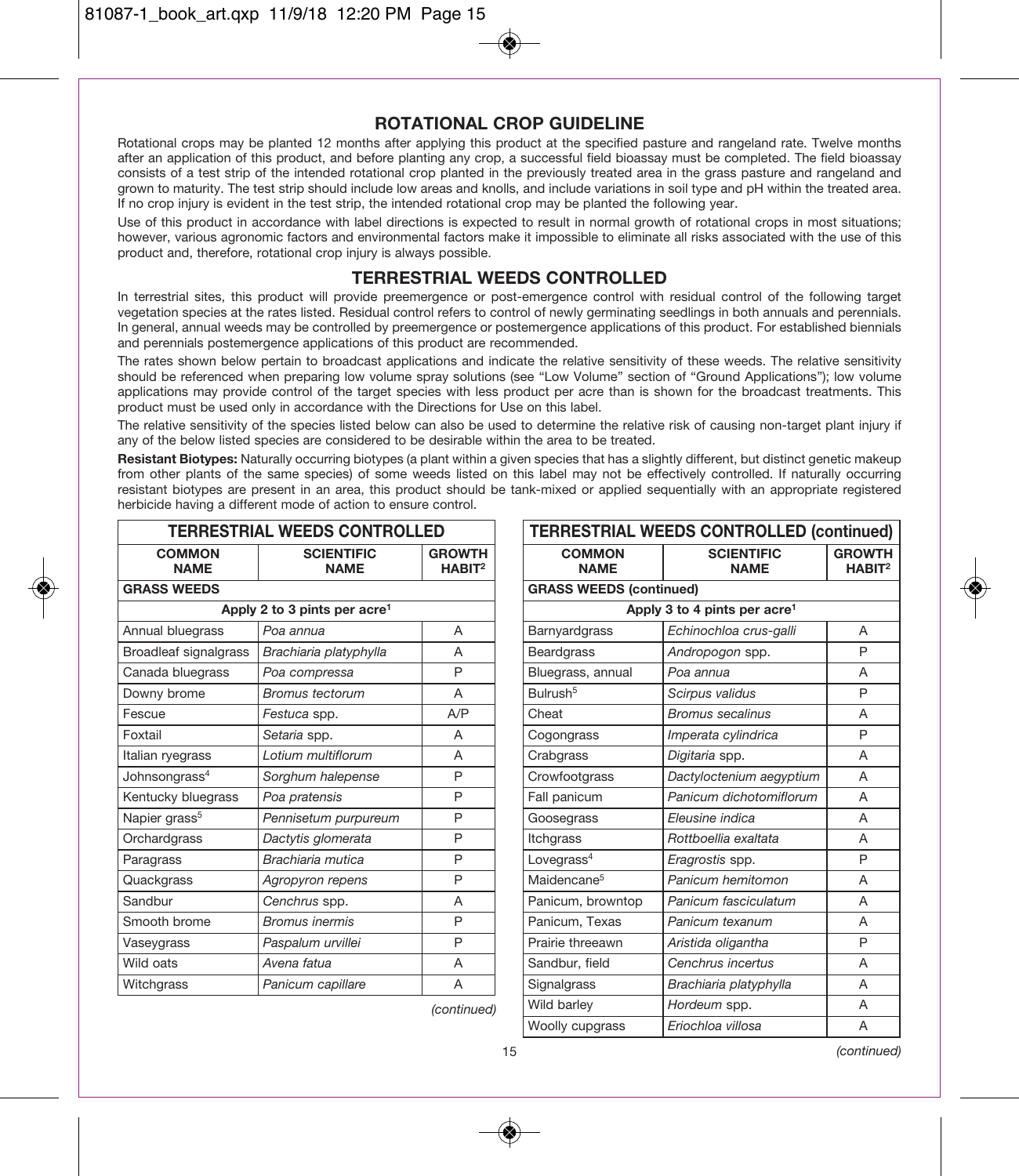r.

| <b>COMMON</b>                  | <b>SCIENTIFIC</b>                                                                                                            | <b>GROWTH</b>                          |
|--------------------------------|------------------------------------------------------------------------------------------------------------------------------|----------------------------------------|
| <b>NAME</b>                    | <b>NAME</b>                                                                                                                  | HABIT <sup>2</sup>                     |
| <b>GRASS WEEDS (continued)</b> |                                                                                                                              |                                        |
|                                | Apply 4 to 6 pints per acre <sup>1</sup>                                                                                     |                                        |
| Bahiagrass                     | Paspalum notatum                                                                                                             | P                                      |
| Bermudagrass <sup>3.4</sup>    | Cynodon dactylon                                                                                                             | P                                      |
| Big bluestem                   | Andropogon gerardii                                                                                                          | P                                      |
| Dallisgrass                    | Paspalum dilatatum                                                                                                           | P                                      |
| Feathertop                     | Pennisetum villosum                                                                                                          | P                                      |
| Guineagrass                    | Panicum maximum                                                                                                              | P                                      |
| Saltgrass <sup>3</sup>         | Distichlis stricta                                                                                                           | P                                      |
| Sand dropseed                  | Sporobolus cryptandrus                                                                                                       | P                                      |
| Sprangletop                    | Leptochloa spp.                                                                                                              | A                                      |
| Timothy                        | Phleum pratense                                                                                                              | P                                      |
| Wirestem muhly                 | Muhlenbergia frondosa                                                                                                        | P                                      |
|                                |                                                                                                                              |                                        |
| supplemental labeling.         | <sup>5</sup> Use not permitted in California unless otherwise directed by<br><b>TERRESTRIAL WEEDS CONTROLLED (continued)</b> |                                        |
| <b>COMMON</b><br><b>NAME</b>   | <b>SCIENTIFIC</b><br><b>NAME</b>                                                                                             | <b>GROWTH</b><br>$H$ ABIT <sup>2</sup> |
| <b>BROADLEAF WEEDS</b>         |                                                                                                                              |                                        |
|                                | Apply 2 to 3 pints per acre <sup>1</sup>                                                                                     |                                        |
| <b>Burdock</b>                 | Arctium spp.                                                                                                                 | B                                      |
| Carolina geranium              | Geranium carolinianum                                                                                                        | A                                      |
| Carpetweed                     | Mollugo verticillata                                                                                                         | A                                      |
| Clover                         | Trifolium spp.                                                                                                               | A/P                                    |
| Common chickweed               | Stellaria media                                                                                                              | A                                      |
| Common ragweed                 | Ambrosia artemisiifolia                                                                                                      | А                                      |
| Dandelion                      | Taraxacum officinale                                                                                                         | P                                      |
| Dogfennel                      | Eupatorium capillifolium                                                                                                     | A                                      |
| Filaree                        | Erodium spp.                                                                                                                 | A                                      |
| Fleabane                       | Erigeron spp.                                                                                                                | Α                                      |
| Hoary vervain                  | Verbena stricta                                                                                                              | P                                      |
| Indian mustard                 | Brassica juncea                                                                                                              | A                                      |
| Kochia                         | Kochia scoparia                                                                                                              | A                                      |
| Lambsquarters                  | Chenopodium album                                                                                                            | A                                      |
| Lespedeza <sup>3</sup>         | Lespedeza spp.                                                                                                               | P                                      |

| <b>TERRESTRIAL WEEDS CONTROLLED (continued)</b> |                                                      |                                     |  |  |  |
|-------------------------------------------------|------------------------------------------------------|-------------------------------------|--|--|--|
| <b>COMMON</b><br><b>NAME</b>                    | <b>SCIENTIFIC</b><br><b>NAME</b>                     | <b>GROWTH</b><br>HABIT <sup>2</sup> |  |  |  |
| <b>BROADLEAF WEEDS (continued)</b>              |                                                      |                                     |  |  |  |
|                                                 | Apply 2 to 3 pints per acre <sup>1</sup> (continued) |                                     |  |  |  |
| Mullein                                         | Verbascum spp.                                       | B                                   |  |  |  |
| Nettleleaf goosefoot                            | Chenopodium murale                                   | A                                   |  |  |  |
| Oxeye daisy                                     | Chrysanthemum<br>leucanthemum                        | P                                   |  |  |  |
| Pepperweed                                      | Lepidium spp.                                        | Α                                   |  |  |  |
| Pigweed                                         | Amaranthus spp.                                      | A                                   |  |  |  |
| Puncturevine                                    | Tribulus terrestris                                  | A                                   |  |  |  |
| Russian thistle                                 | Salsola kali                                         | A                                   |  |  |  |
| Smartweed                                       | Polygonum spp.                                       | A/P                                 |  |  |  |
| Sorrell                                         | Rumex spp.                                           | P                                   |  |  |  |
| Sunflower                                       | Helianthus spp.                                      | A                                   |  |  |  |
| Sweet clover                                    | Melilotus spp.                                       | A/B                                 |  |  |  |
| Tansymustard                                    | Descurainia pinnata                                  | A                                   |  |  |  |
| Western ragweed                                 | Ambrosia psilostachya                                | P                                   |  |  |  |
| Wild carrot                                     | Daucus carota                                        | B                                   |  |  |  |
| Wild lettuce                                    | Lactuca spp.                                         | A/B                                 |  |  |  |
| Wild parsnip                                    | Pastinaca saliva                                     | B                                   |  |  |  |
| Wild turnip                                     | <b>Brassica campestris</b>                           | B                                   |  |  |  |
| Woollyleaf bursage                              | Franseria tomentosa                                  | P                                   |  |  |  |
| Yellow woodsorrel                               | Oxalis stricta                                       | P                                   |  |  |  |
|                                                 | Apply 3 to 4 pints per acre <sup>1</sup>             |                                     |  |  |  |
| Broom snakeweed                                 | Gutierrezia sarothrae                                | P                                   |  |  |  |
| <b>Bull thistle</b>                             | Cirsium vulgare                                      | B                                   |  |  |  |
| <b>Burclover</b>                                | Medicago spp.                                        | A                                   |  |  |  |
| Chickweed mouseear                              | Cerastium vulgatum                                   | A                                   |  |  |  |
| Clover hop                                      | Trifolium procumbens                                 | A                                   |  |  |  |
| Cocklebur                                       | Xanthium strumarium                                  | A                                   |  |  |  |
| Cudweed                                         | Gnaphalium spp.                                      | A                                   |  |  |  |
| Desert camelthorn                               | Alhagi pseudalhagi                                   | P                                   |  |  |  |
| <b>Dock</b>                                     | Rumex spp.                                           | P                                   |  |  |  |
| Fiddleneck                                      | Amsinckia intermedia                                 | Α                                   |  |  |  |
| Goldenrod                                       | Solidago spp.                                        | P                                   |  |  |  |
| Henbit                                          | Lamium amplexicaule                                  | A                                   |  |  |  |
| Knotweed, prostrate                             | Polygonum aviculare                                  | A/P                                 |  |  |  |
| Pokeweed                                        | Phytolacca americana                                 | P                                   |  |  |  |
| Purslane                                        | Portulaca spp.                                       | A                                   |  |  |  |
| Pusley, Florida                                 | Richardia scabra                                     | Α                                   |  |  |  |
| Rocket London                                   | Sisymbrium irio                                      | A                                   |  |  |  |

 $\bigcirc$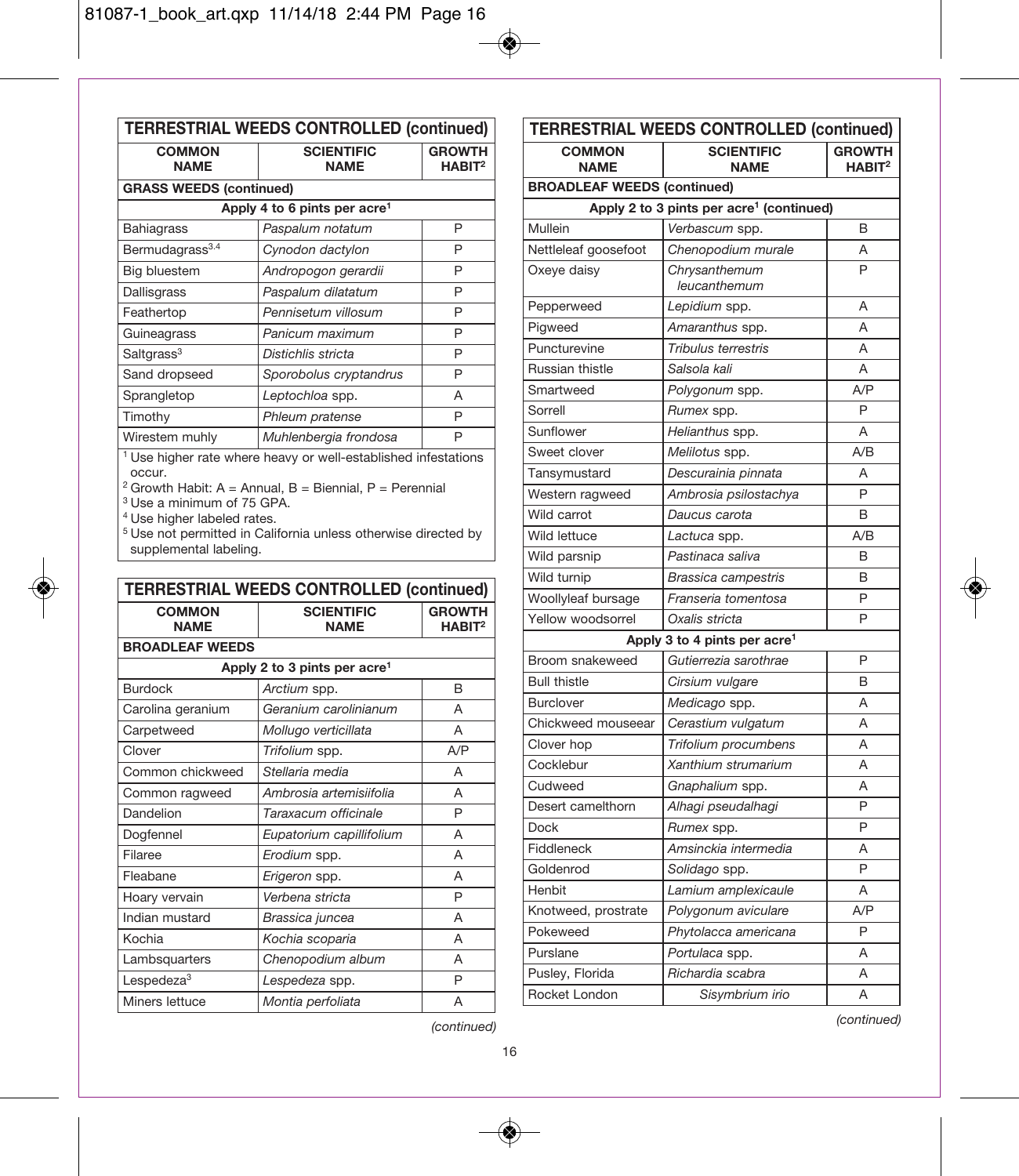| <b>TERRESTRIAL WEEDS CONTROLLED (continued)</b> |                                                                                                                                                                                                                                                                                                               |                                        |  |  |
|-------------------------------------------------|---------------------------------------------------------------------------------------------------------------------------------------------------------------------------------------------------------------------------------------------------------------------------------------------------------------|----------------------------------------|--|--|
| <b>COMMON</b><br><b>NAME</b>                    | <b>SCIENTIFIC</b><br><b>NAME</b>                                                                                                                                                                                                                                                                              | <b>GROWTH</b><br>HABIT <sup>2</sup>    |  |  |
| <b>BROADLEAF WEEDS (continued)</b>              |                                                                                                                                                                                                                                                                                                               |                                        |  |  |
|                                                 | Apply 3 to 4 pints per acre <sup>1</sup> (continued)                                                                                                                                                                                                                                                          |                                        |  |  |
| Rush skeletonweed <sup>4</sup>                  | Chondrilla juncea                                                                                                                                                                                                                                                                                             | B                                      |  |  |
| Saltbush                                        | Atriplex spp.                                                                                                                                                                                                                                                                                                 | A                                      |  |  |
| Shepherdspurse                                  | Capsella bursa-pastoris                                                                                                                                                                                                                                                                                       | A                                      |  |  |
| Spurge, annual                                  | Euphorbia spp.                                                                                                                                                                                                                                                                                                | A                                      |  |  |
| Stinging nettle <sup>4</sup>                    | Urtica dioica                                                                                                                                                                                                                                                                                                 | P                                      |  |  |
| Velvetleaf                                      | Abutilon theophrasti                                                                                                                                                                                                                                                                                          | Α                                      |  |  |
| Yellow starthistle                              | Centaurea solstitialis                                                                                                                                                                                                                                                                                        | A                                      |  |  |
|                                                 | Apply 4 to 6 pints per acre <sup>1</sup>                                                                                                                                                                                                                                                                      |                                        |  |  |
| Arrowwood                                       | Pluchea sericea                                                                                                                                                                                                                                                                                               | A                                      |  |  |
| Canada thistle                                  | Cirsium arvense                                                                                                                                                                                                                                                                                               | P                                      |  |  |
| Giant ragweed                                   | Ambrosia trifida                                                                                                                                                                                                                                                                                              | Α                                      |  |  |
| Gray rabbitbrush                                | Chrysothamnus nauseosus                                                                                                                                                                                                                                                                                       | P                                      |  |  |
| Little mallow                                   | Malva parviflora                                                                                                                                                                                                                                                                                              | B                                      |  |  |
| Milkweed                                        | Asclepias spp.                                                                                                                                                                                                                                                                                                | P                                      |  |  |
| Primrose                                        | Oenothera kunthiana                                                                                                                                                                                                                                                                                           | P                                      |  |  |
| Silverleaf nightshade                           | Solarium elaeagnifolium                                                                                                                                                                                                                                                                                       | P                                      |  |  |
| Sowthistle                                      | Sonchus spp.                                                                                                                                                                                                                                                                                                  | A                                      |  |  |
| <b>Texas thistle</b>                            | Cirsium texanum                                                                                                                                                                                                                                                                                               | P                                      |  |  |
| occur.<br>supplemental labeling.                | <sup>1</sup> Use higher rate where heavy or well-established infestations<br><sup>2</sup> Growth Habit: A = Annual, B = Biennial, P = Perennial<br><sup>3</sup> Use not permitted in California unless otherwise directed by<br><sup>4</sup> For best results, early postemergence applications are required. |                                        |  |  |
|                                                 | <b>TERRESTRIAL WEEDS CONTROLLED (continued)</b>                                                                                                                                                                                                                                                               |                                        |  |  |
| <b>COMMON</b><br><b>NAME</b>                    | <b>SCIENTIFIC</b><br><b>NAME</b>                                                                                                                                                                                                                                                                              | <b>GROWTH</b><br>$H$ ABIT <sup>2</sup> |  |  |
| <b>VINES AND BRAMBLES</b>                       |                                                                                                                                                                                                                                                                                                               |                                        |  |  |
|                                                 | Apply 1 pint per acre                                                                                                                                                                                                                                                                                         |                                        |  |  |
| <b>Field bindweed</b>                           | Convolvulus arvensis                                                                                                                                                                                                                                                                                          | P                                      |  |  |
| Hedge bindweed                                  | Calystegia sepium                                                                                                                                                                                                                                                                                             | A                                      |  |  |
|                                                 | Apply 2 to 3 pints per acre <sup>1</sup>                                                                                                                                                                                                                                                                      |                                        |  |  |
| Wild buckwheat                                  | Polygonum convolvulus                                                                                                                                                                                                                                                                                         | P                                      |  |  |
|                                                 | Apply 3 to 4 pints per acre <sup>1</sup>                                                                                                                                                                                                                                                                      |                                        |  |  |
| Greenbriar                                      | Smilax spp.                                                                                                                                                                                                                                                                                                   | P                                      |  |  |
| Honeysuckle <sup>3</sup>                        | Lonicera spp.                                                                                                                                                                                                                                                                                                 | P                                      |  |  |
| Morningglory                                    | Ipomoea spp.                                                                                                                                                                                                                                                                                                  | A/P                                    |  |  |
| Poison ivv                                      | Rhus radicans                                                                                                                                                                                                                                                                                                 | P                                      |  |  |

Redvine Brunnichia cirrhosa P

| <b>TERRESTRIAL WEEDS CONTROLLED (continued)</b>                                                                                                                   |                                                      |                                        |  |
|-------------------------------------------------------------------------------------------------------------------------------------------------------------------|------------------------------------------------------|----------------------------------------|--|
| <b>COMMON</b><br><b>NAME</b>                                                                                                                                      | <b>SCIENTIFIC</b><br><b>NAME</b>                     | <b>GROWTH</b><br>$H$ ABIT <sup>2</sup> |  |
| <b>VINES AND BRAMBLES (continued)</b>                                                                                                                             |                                                      |                                        |  |
|                                                                                                                                                                   | Apply 3 to 4 pints per acre <sup>1</sup> (continued) |                                        |  |
| Wild rose <sup>3</sup><br>Including:                                                                                                                              | Rosa spp.                                            | P                                      |  |
| Multiflora rose                                                                                                                                                   | Rosa multiflora                                      | P                                      |  |
| Macartney rose                                                                                                                                                    | Rosa bracteata                                       | P                                      |  |
| Apply 4 to 6 pints per acre <sup>1</sup>                                                                                                                          |                                                      |                                        |  |
| Trumpetcreeper                                                                                                                                                    | Campsis radicans                                     | P                                      |  |
| Virginia creeper                                                                                                                                                  | Parthenocissus<br>quinquefolia                       | P                                      |  |
| Wild grape                                                                                                                                                        | Vitis spp.                                           | P                                      |  |
| <sup>1</sup> Use higher labeled rate where heavy or well-established<br>infestations occur.<br><sup>2</sup> Growth Habit: A = Annual, B = Biennial, P = Perennial |                                                      |                                        |  |

<sup>3</sup> Use higher labeled rate.

 $\bigcirc$ 

| <b>TERRESTRIAL WEEDS CONTROLLED (continued)</b> |                                          |                                     |  |
|-------------------------------------------------|------------------------------------------|-------------------------------------|--|
| COMMON<br><b>NAMF</b>                           | <b>SCIENTIFIC</b><br><b>NAME</b>         | <b>GROWTH</b><br>HARIT <sup>2</sup> |  |
| <b>BRUSH SPECIES</b>                            |                                          |                                     |  |
|                                                 | Apply 2 to 4 pints per acre <sup>1</sup> |                                     |  |
| Brazilian peppertree                            | Schinus terebinthifolius                 | P                                   |  |
| Chinese tallow tree<br>Popcorn tree             | Sapium sebiferum                         | P                                   |  |
| Russian olive                                   | Elaeagnus angustifolia                   | P                                   |  |
| Sumac                                           | Rhus spp.                                | P                                   |  |
| Willow                                          | Salix spp.                               | P                                   |  |
|                                                 | Apply 4 to 6 pints per acre <sup>1</sup> |                                     |  |
| Alder                                           | Alnus spp.                               | P                                   |  |
| American beech                                  | Fagus grandifolia                        | P                                   |  |
| Ash <sup>3</sup>                                | Fraxinus spp.                            | P                                   |  |
| Aspen                                           | Populus spp.                             | P                                   |  |
| Autumn olive                                    | Elaeagnus umbellata                      | P                                   |  |
| <b>Bald cypress</b>                             | Taxodium distichum                       | P                                   |  |
| <b>Bigleaf maple</b>                            | Acer macrophyllum                        | P                                   |  |
| $B$ irch <sup>3</sup>                           | Betula spp.                              | P                                   |  |
| Black gum <sup>4</sup>                          | Nyssa sylvatica                          | P                                   |  |
| Black oak                                       | Quercus kelloggii                        | P                                   |  |
| <b>Boxelder</b>                                 | Acer negundo                             | P                                   |  |
| Ceanothis                                       | Ceanothis spp.                           | P                                   |  |
| Cherry $3, 4$                                   | Prunus spp.                              | P                                   |  |
| Chinaberry                                      | Melia azedarach                          | P                                   |  |
| Chinguapin                                      | Castanopsis chrysophylla                 | P                                   |  |

(continued)

(continued)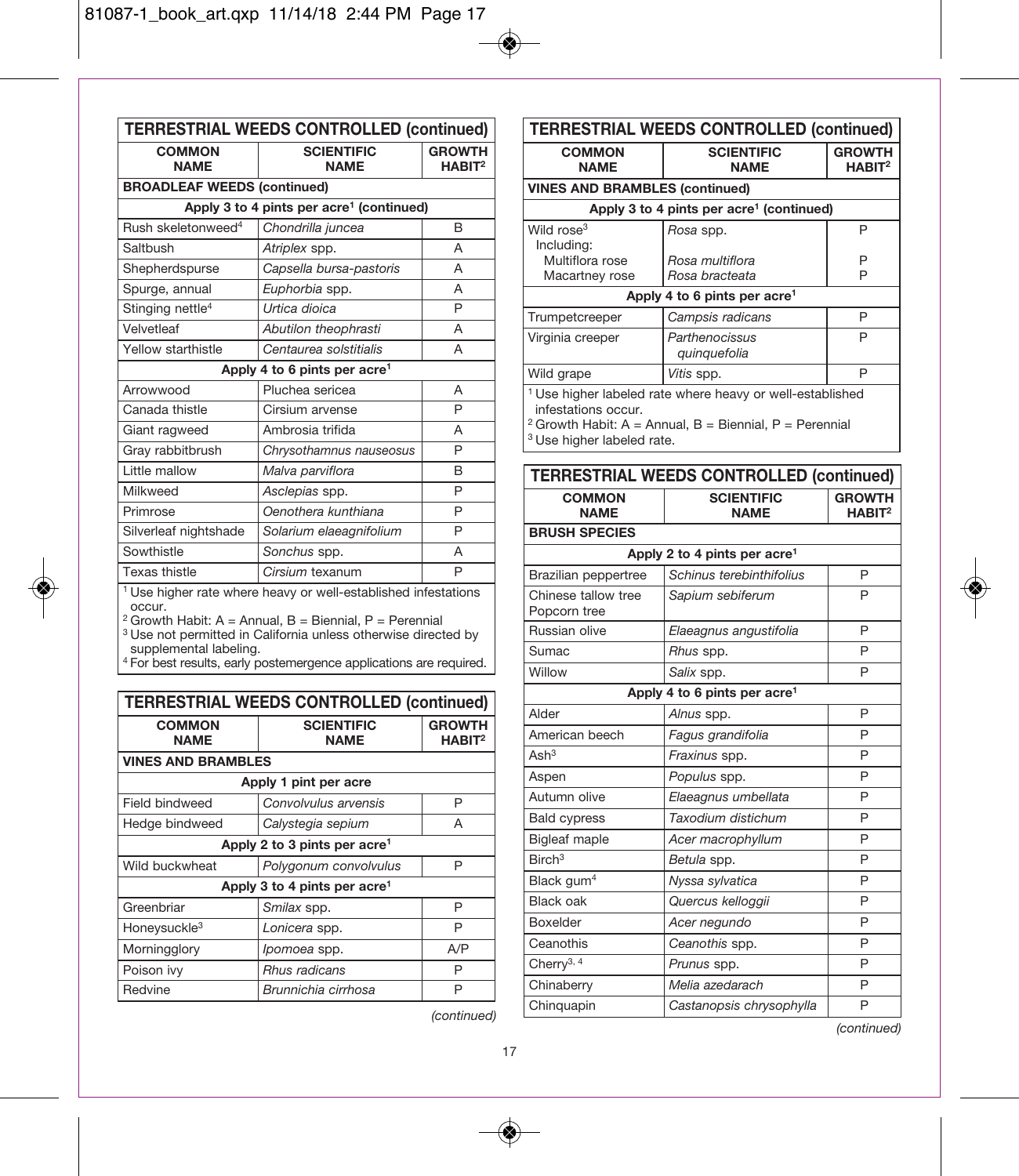|                                         | <b>TERRESTRIAL WEEDS CONTROLLED (continued)</b> |                                     |                                                             | <b>TERRESTRIAL WEEDS CONTROLLED (continued</b>                              |                               |
|-----------------------------------------|-------------------------------------------------|-------------------------------------|-------------------------------------------------------------|-----------------------------------------------------------------------------|-------------------------------|
| <b>COMMON</b><br><b>NAME</b>            | <b>SCIENTIFIC</b><br><b>NAME</b>                | <b>GROWTH</b><br>HABIT <sup>2</sup> | <b>COMMON</b><br><b>NAME</b>                                | <b>SCIENTIFIC</b><br><b>NAME</b>                                            | <b>GROWTI</b><br><b>HABIT</b> |
| <b>BRUSH SPECIES (continued)</b>        |                                                 |                                     | <b>BRUSH SPECIES (continued)</b>                            |                                                                             |                               |
|                                         | Apply 4 to 6 pints per acre <sup>1</sup>        |                                     |                                                             | Apply 4 to 6 pints per acre <sup>1</sup> (continued)                        |                               |
| Cottonwood                              | Populus trichocarpa<br>P deltoides              | P                                   | Saltcedar<br>Sassafras                                      | Tamarix pentandra<br>Sassafras albidum                                      | P<br>P                        |
| Cypress                                 | Taxodium spp.                                   | P                                   | Sourwood <sup>4</sup>                                       | Oxydendrum arboreum                                                         | P                             |
| Dogwood <sup>3</sup>                    | Cornus spp.                                     | P                                   |                                                             |                                                                             | P                             |
| Elm                                     | Ulmus spp.                                      | P                                   | Sweetgum                                                    | Liquidambar styraciflua<br>Platanus occidentals                             |                               |
| Eucalyptus                              | Eucalyptus spp.                                 | P                                   | Sycamore                                                    |                                                                             | P                             |
| Hawthorn                                | Crataegus spp.                                  | P                                   | Tanoak <sup>3</sup>                                         | Lithocarpus densiflorus                                                     | P                             |
| Hickory <sup>3</sup>                    | Carya spp.                                      | P                                   | Titi <sup>8</sup>                                           | Cyrilla racemiflora                                                         | P                             |
| Huckleberry                             | Gaylussacia spp.                                | P                                   | Tree of heaven                                              | Ailanthus altissima                                                         | P                             |
| Lyonia spp.<br>Including:<br>Fetterbush | Lyonia lucida                                   | P                                   | Vaccinium spp.<br>Includina:<br>Blueberry<br>Sparkleberry   | Vaccinium spp.<br>Vaccinium arboreum                                        | P<br>P                        |
| Staggerbush                             | Lyonia mariana                                  | P                                   | Water willow <sup>9</sup>                                   | Justicia americana                                                          | P                             |
| Madrone                                 | Arbutus menziesii                               | P                                   | Yellow poplar <sup>3</sup>                                  | Liriodendron tulipifera                                                     | P                             |
| Maple                                   | Acer spp.                                       | P                                   |                                                             | <sup>1</sup> Use higher labeled rate where heavy or well-established        |                               |
| Melaleuca                               | Melaleuca quinquenervia                         | P                                   | infestations occur.                                         |                                                                             |                               |
| Mulberry <sup>3, 6</sup>                | Morus spp.                                      | P                                   |                                                             | <sup>2</sup> Growth Habit: A = Annual, B = Biennial, P = Perennial          |                               |
| $Oak^7$                                 | Quercus spp.                                    | P                                   | <sup>3</sup> Use higher labeled rate.                       | <sup>4</sup> Best control with applications before formation of fall leaf   |                               |
| Persimmon <sup>4</sup>                  | Diospyros virginiana                            | P                                   | color.                                                      |                                                                             |                               |
| Poison oak                              | Rhus diversiloba                                | P                                   | <sup>5</sup> Tank mix with glyphosate.                      | <sup>6</sup> Degree of control may be species dependent.                    |                               |
| Poplar                                  | Populus spp.                                    | P                                   |                                                             | <sup>7</sup> For water oak (Quercus nigia) laurel oak (Quercus laurifloria) |                               |
| Privet                                  | Ligustrum vulgare                               | P                                   |                                                             | willow oak (Quercus phellos) and live oak (Quercus virginiana               |                               |
| Red alder                               | Alnus rubra                                     | P                                   | use higher labeled rates.<br><sup>8</sup> Suppression only. |                                                                             |                               |
| Red maple                               | Acer rubrum                                     | P                                   |                                                             | <sup>9</sup> Use not permitted in California unless otherwise directed by   |                               |
|                                         |                                                 | $1 - 2 - 41 - 1 - 1$                | supplemental labeling.                                      |                                                                             |                               |

| TERRESTRIAL WEEDS CONTROLLED (continued)                                                                                                                                        |                                                                                                                                                                                                                                                                                                                                                                                                                                      |                                     |
|---------------------------------------------------------------------------------------------------------------------------------------------------------------------------------|--------------------------------------------------------------------------------------------------------------------------------------------------------------------------------------------------------------------------------------------------------------------------------------------------------------------------------------------------------------------------------------------------------------------------------------|-------------------------------------|
| <b>COMMON</b><br><b>NAME</b>                                                                                                                                                    | <b>SCIENTIFIC</b><br><b>NAME</b>                                                                                                                                                                                                                                                                                                                                                                                                     | <b>GROWTH</b><br>HABIT <sup>2</sup> |
| <b>BRUSH SPECIES (continued)</b>                                                                                                                                                |                                                                                                                                                                                                                                                                                                                                                                                                                                      |                                     |
|                                                                                                                                                                                 | Apply 4 to 6 pints per acre <sup>1</sup> (continued)                                                                                                                                                                                                                                                                                                                                                                                 |                                     |
| Saltcedar                                                                                                                                                                       | Tamarix pentandra                                                                                                                                                                                                                                                                                                                                                                                                                    | P                                   |
| Sassafras                                                                                                                                                                       | Sassafras albidum                                                                                                                                                                                                                                                                                                                                                                                                                    | P                                   |
| Sourwood <sup>4</sup>                                                                                                                                                           | Oxydendrum arboreum                                                                                                                                                                                                                                                                                                                                                                                                                  | P                                   |
| Sweetgum                                                                                                                                                                        | Liquidambar styraciflua                                                                                                                                                                                                                                                                                                                                                                                                              | P                                   |
| Sycamore                                                                                                                                                                        | Platanus occidentals                                                                                                                                                                                                                                                                                                                                                                                                                 | P                                   |
| Tanoak <sup>3</sup>                                                                                                                                                             | Lithocarpus densiflorus                                                                                                                                                                                                                                                                                                                                                                                                              | P                                   |
| Titi <sup>8</sup>                                                                                                                                                               | Cvrilla racemiflora                                                                                                                                                                                                                                                                                                                                                                                                                  | P                                   |
| Tree of heaven                                                                                                                                                                  | Ailanthus altissima                                                                                                                                                                                                                                                                                                                                                                                                                  | P                                   |
| Vaccinium spp.<br>Including:<br>Blueberry<br>Sparkleberry                                                                                                                       | Vaccinium spp.<br>Vaccinium arboreum                                                                                                                                                                                                                                                                                                                                                                                                 | P<br>P                              |
| Water willow <sup>9</sup>                                                                                                                                                       | Justicia americana                                                                                                                                                                                                                                                                                                                                                                                                                   | P                                   |
| Yellow poplar <sup>3</sup>                                                                                                                                                      | Liriodendron tulipifera                                                                                                                                                                                                                                                                                                                                                                                                              | Þ                                   |
| infestations occur.<br><sup>3</sup> Use higher labeled rate.<br>color.<br><sup>5</sup> Tank mix with glyphosate.<br>use higher labeled rates.<br><sup>8</sup> Suppression only. | <sup>1</sup> Use higher labeled rate where heavy or well-established<br><sup>2</sup> Growth Habit: A = Annual, B = Biennial, P = Perennial<br><sup>4</sup> Best control with applications before formation of fall leaf<br><sup>6</sup> Degree of control may be species dependent.<br><sup>7</sup> For water oak (Quercus nigia) laurel oak (Quercus laurifloria)<br>willow oak (Quercus phellos) and live oak (Quercus virginiana) |                                     |

(continued)

### **AQUATIC WEEDS CONTROLLED**

This product may be applied for control of floating and emergent weeds (see Aquatic Weeds Controlled and Terrestrial Weeds Controlled) in or near bodies of water that may be nonflowing, flowing, or transient. This product may be applied to aquatic sites that include rivers, lakes, streams, seeps, drainage ditches, ponds, reservoirs, canals, bogs, marshes, swamps, estuaries, bays, brackish water, transitional areas between terrestrial and aquatic sites, riparian sites and seasonal wet areas. See Use Precautions and Restrictions section of this label for instructions, directions, precautions and restrictions on aquatic uses.

Read and observe the following directions if aquatic sites are present in nonagricultural lands and are part of the intended treatment area.

This product must be applied to the emergent foliage of the target vegetation and little to no activity on submerged aquatic weeds. Concentrations of this product, resulting from direct application to water, are not expected to be of sufficient concentration nor duration to control target vegetation. Application should be made in such a way as to maximize spray interception by the target vegetation while minimizing the amount of overspray that enters the water.

This product does not control plants that have a majority of their foliage underwater or plants that are completely submerged.

**Product Application:** This product should be applied with helicopter or surface application equipment in a minimum of 2 gallons of water per acre. When applying by helicopter, follow directions under Aerial Application section of this label; when using surface equipment refer to the Ground Application section.

When applying this product to moving bodies of water applications should be made while traveling upstream to prevent concentration of this herbicide in water. DO NOT apply to bodies of water or portions of bodies of water where emergent and/or floating weeds do not exist.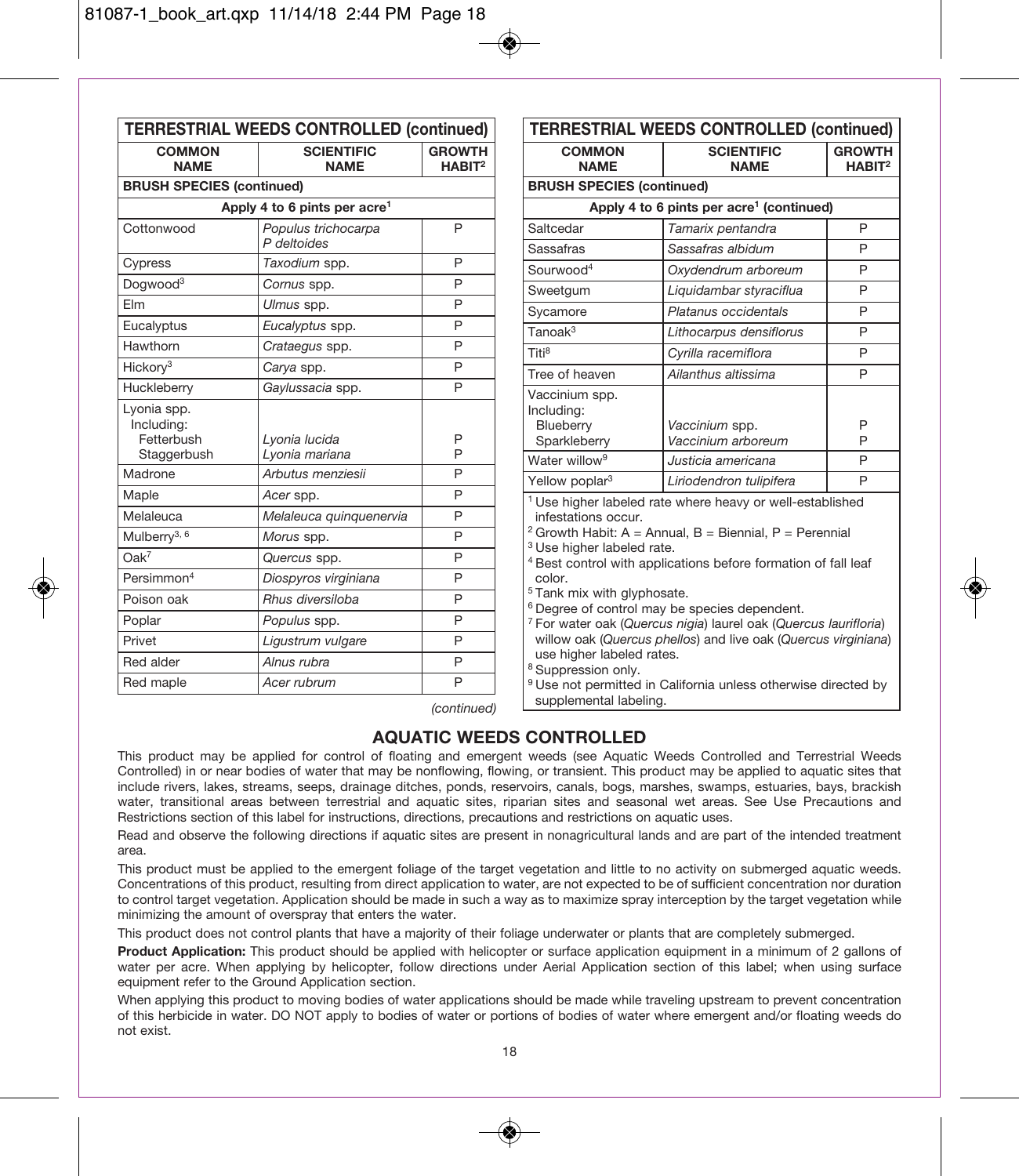**Large Application Areas / Oxygen Depletion:** When application is to be made to target vegetation that covers a large percentage of surface area of impounded water, treating area in strips may avoid oxygen depletion from vegetation decay. Oxygen depletion may result in the suffocation of some sensitive aquatic organisms. If oxygen depletion is a concern, treat no more than 1/2 of the surface area of the water at a time. Wait at least 10 to 14 days between treatments. Begin treatment along the shore and proceed outward in bands to allow aquatic organisms ability to move into untreated areas.

Avoid washoff of sprayed foliage by recreational boat backwash or spray boat for 1 hour after application.

Apply this product at 1 to 3 quarts per acre depending on weed density and species present. DO NOT exceed the maximum label rate of 1.5 pounds acid equivalent Imazapyr (equivalent to 3 quarts) per acre per year. Use the higher labeled rate for heavy weed pressure. See Aquatic Weeds Controlled and Terrestrial Weeds Controlled sections for specific rates.

This product may be applied as a draw-down treatment in areas described in this label. Apply this product to weeds after water has been drained and allow 14 days before reintroduction of water.

This product will control the following target species as specified in the Use Rates and Application Directions section of the table. Rate instructions are expressed in terms of product volume for broadcast applications and as a percent solution for directed applications including spot treatments. For percent solution applications, DO NOT apply more than 1.5 pounds acid equivalent Imazapyr (equivalent to 3 quarts) per acre per year.

#### **Mixing Guide**

| % Solution | <b>Product Per Gallon of Mix</b> |
|------------|----------------------------------|
|            | (oz)                             |
| 0.25       | 0.3                              |
| 0.5        | 0.6                              |
| 1.0        | 1.3                              |
| 2.0        | 2.6                              |
| 3.0        | 3.8                              |
| 5.0        | 6.4                              |

#### **Measuring Chart**

| 128 fluid ounces | gallon   |
|------------------|----------|
| 16 fluid ounces  | 1 pint   |
| 8 pints          | gallon   |
| 4 quarts         | I gallon |
| 2 pints          | l quart  |

| <b>Common Name</b>     | <b>Scientific Name</b>      | Use Rates and Application Directions                                                                                                                                                |
|------------------------|-----------------------------|-------------------------------------------------------------------------------------------------------------------------------------------------------------------------------------|
| <b>Floating Weeds</b>  |                             |                                                                                                                                                                                     |
| *Floating heart        | Nymphodes spp               | 2 to 4 pints/A applied in 100 GPA water mix. Ensure 100% coverage of<br>actively growing emergent foliage.                                                                          |
| *Frogbit               | Limnobium spongia           | 1 to 2 pints/A applied in 100 GPA water mix. Ensure 100% coverage of<br>actively growing emergent foliage.                                                                          |
| *Spatterdock           | Nuphar luteum               | Apply a tank mix of 2 to 4 pints/A of this product $+4$ to 6 pints/A<br>glyphosate in 100 GPA water for best control. Ensure 100% coverage of<br>actively growing emergent foliage. |
| *Water hyacinth        | Eichhornia crassipes        | 1 to 2 pints/A applied in 100 GPA water to actively growing foliage.                                                                                                                |
| *Water lettuce         | Pistia stratiotes           | 1 to 2 pints/A applied in 100 GPA water mix. Ensure 100% coverage of<br>actively growing emergent foliage.                                                                          |
| <b>Emerged Weeds</b>   |                             |                                                                                                                                                                                     |
| *Alligatorweed         | Alternanthera philoxeroides | 1 to 4 pints/A applied in 100 GPA water mix. Ensure 100% coverage of<br>actively growing emergent foliage.                                                                          |
| *Arrowhead duck potato | Sagittaria spp              | 1 to 2 pints/A applied to 100 GPA water mix. Ensure 100% coverage of<br>actively growing emergent foliage.                                                                          |
| *Bacopa lemon          | Bacopa spp                  | 1 to 2 pints/A applied in 100 GPA water mix. Ensure 100% coverage of<br>actively growing emergent foliage.                                                                          |

\*Use not permitted in California unless otherwise directed by supplemental labeling. (continued)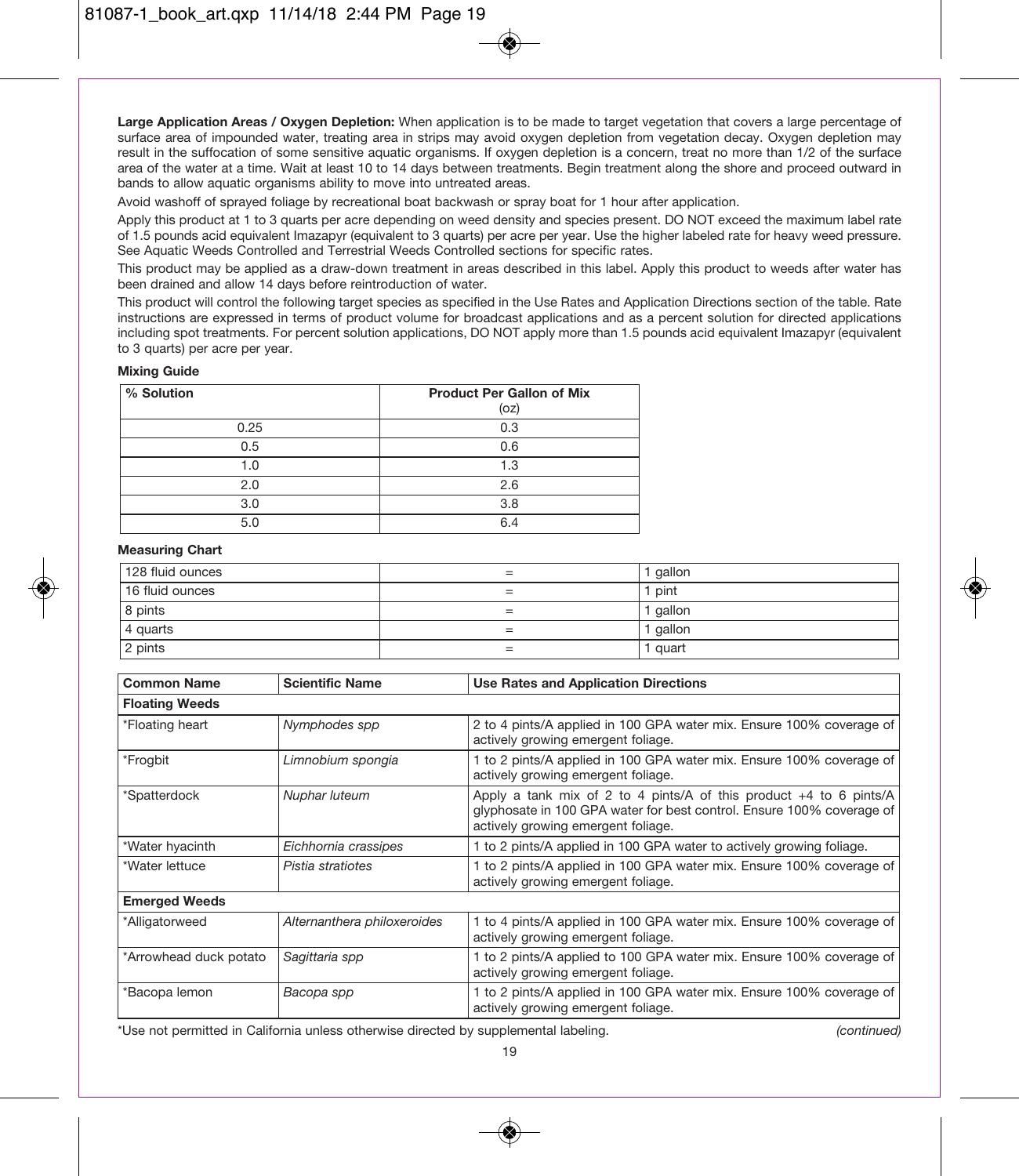| <b>Common Name</b>                                  | <b>Scientific Name</b>                    | <b>Use Rates and Application Directions</b>                                                                                                                                                                     |
|-----------------------------------------------------|-------------------------------------------|-----------------------------------------------------------------------------------------------------------------------------------------------------------------------------------------------------------------|
| <b>Emerged Weeds (continued)</b>                    |                                           |                                                                                                                                                                                                                 |
| *Parrot feather                                     | Myriophyllum aquaticum                    | Foliage must be above water for sufficient product uptake. Apply 2 to 4<br>pints/A (0.5% to 1.0% solution) of this product to actively growing<br>emergent foliage.                                             |
| *Pennywort                                          | Hydrocotyle spp                           | 1 to 2 pints/A applied in 100 GPA water mix. Ensure 100% coverage of<br>actively growing emergent foliage.                                                                                                      |
| *Pickerelweed                                       | Pontedena cordata                         | 2 to 3 pints/A applied in 100 GPA water mix. Ensure 100% coverage of<br>actively growing emergent foliage.                                                                                                      |
| *Taro wild<br>Coco yam<br>Dasheen<br>Elephant's ear | Colocasia esculentum                      | 4 to 6 pints/A applied in 100 GPA with a high quality sticker adjuvant.<br>Ensure good coverage of actively growing emergent foliage.                                                                           |
| *Water chestnut                                     | Trappa natans                             | 4 to 6 pints/A applied in 100 GPA with a high quality sticker adjuvant.<br>Ensure good coverage of actively growing emergent foliage.                                                                           |
| *Water lily                                         | Nymphaea odorata                          | 2 to 3 pints/A applied in 100 GPA water mix. Ensure 100% coverage of<br>actively growing emergent foliage.                                                                                                      |
| *Water primrose                                     | Ludwigia uruguayensis                     | 4 to 6 pints/A (1.0% to 1.5% solution). Ensure 100% coverage of actively<br>growing emergent foliage.                                                                                                           |
| <b>Terrestrial/Marginal Weeds</b>                   |                                           |                                                                                                                                                                                                                 |
| *Aquatic nightshade<br>Soda apple                   | Solanum tampicense                        | 2 pints/A (0.5% solution) applied to foliage                                                                                                                                                                    |
| *Bamboo Japanese                                    | Phyllostachys spp                         | 3 to 4 pints/A (0.75% to 1.0% solution) applied to foliage                                                                                                                                                      |
| *Beach vitex                                        | Vitex rotundifolia                        | 5% solution + 1% MSO foliar spray. 17% solution stem injection (hack<br>and squirt)                                                                                                                             |
| Brazilian pepper<br>Christmasberry                  | Schinus terebinthifolius                  | 2 to 4 pints/A (0.5% to 1.0% solution) applied to foliage                                                                                                                                                       |
| Cattail                                             | Typha spp                                 | 2 to 4 pints/A (0.5% to 1.0% solution) applied to actively growing green<br>foliage after full leaf elongation. Lower rates will control cattail in the<br>North. Higher rates are needed in the South.         |
| Chinese tallow tree                                 | Sapium sebiferum                          | 16 to 24 fl. oz./A applied to foliage                                                                                                                                                                           |
| Cogongrass                                          | Imperata cylindrical                      | Burn foliage, till area, then fall spray 2 quarts/A (1.0% solution) of this<br>product+MSO applied to new growth.                                                                                               |
| Cordgrass prairie                                   | Spartina spp                              | 4 to 6 pints/A (1.0% to 1.5% solution) applied to actively growing foliage                                                                                                                                      |
| *Cutgrass                                           | Zizaniopsis miliacea                      | 4 to 6 pints/A (1.0% to 1.5% solution) applied to actively growing foliage                                                                                                                                      |
| *Elephant grass<br>Napier grass                     | Pennisetum purpureum                      | 3 pints/A (0.75% solution) applied to actively growing foliage                                                                                                                                                  |
| *Flowering rush                                     | Butomus umbellatus L                      | 2 to 3 pints/ (0.5% to 0.75% solution) A applied to actively growing<br>foliage                                                                                                                                 |
| Giant reed<br>Wild cane                             | Arundo donax                              | 4 to 6 pints/A (1.0% to 1.5% solution) applied in spring to actively<br>growing foliage                                                                                                                         |
| *Golden bamboo                                      | Phyllostachys aurea                       | 3 to 4 pints/A (0.75% to 1.0% solution) applied to foliage when plant is<br>actively growing, before setting seedhead. More foliage will result in<br>greater herbicide uptake, resulting in greater root kill. |
| Junglerice                                          | Echinochloa colonum                       | 3 to 4 pints/A (0.75% to 1.0% solution) applied to actively growing<br>foliage.                                                                                                                                 |
| Knapweed                                            | Centaurea spp                             | Russian knapweed: 2 to 3 pints/A (0.5% to 0.75% solution) +1 quart/A<br>(0.5% solution) MSO fall applied after senescence begins.                                                                               |
| Knotweed, Japanese                                  | Polygonum cuspidatum<br>Fallopia japonica | 3 to 4 pints/A (0.75% to 1.0% solution) applied postemergence to<br>actively growing foliage.                                                                                                                   |

◈

\*Use not permitted in California unless otherwise directed by supplemental labeling. (continued)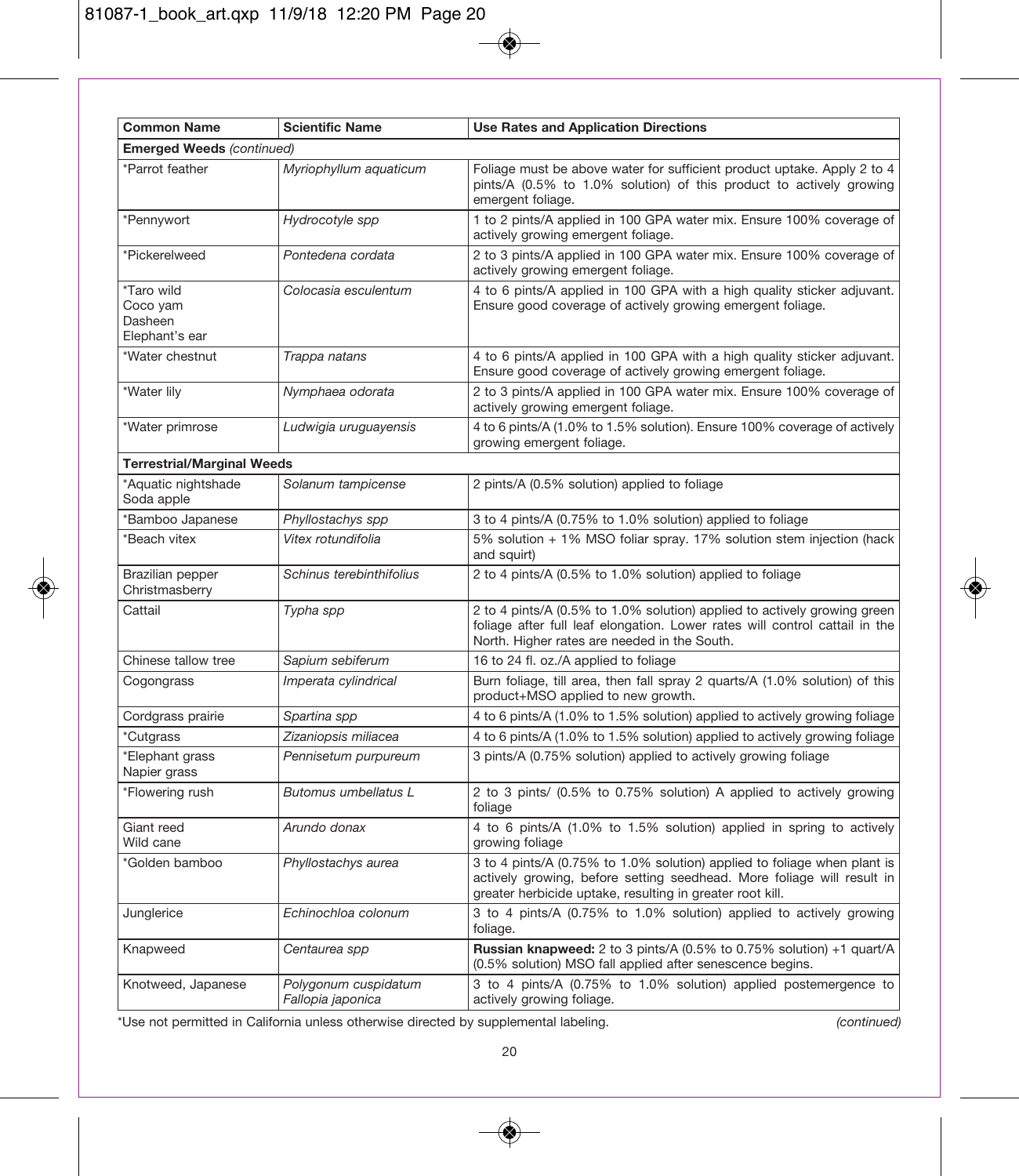| <b>Common Name</b>                              | <b>Scientific Name</b>  | <b>Use Rates and Application Directions</b>                                                                                                                                                                                                                                                                                                                                                                                                                       |
|-------------------------------------------------|-------------------------|-------------------------------------------------------------------------------------------------------------------------------------------------------------------------------------------------------------------------------------------------------------------------------------------------------------------------------------------------------------------------------------------------------------------------------------------------------------------|
| Terrestrial/Marginal Weeds (continued)          |                         |                                                                                                                                                                                                                                                                                                                                                                                                                                                                   |
| Melaleuca<br>Paperbark tree                     | Melaleuca quinquenervia | • Established stands: apply 6 pints/A (1.5% solution) of this product $+ 6$<br>pints/A (1.5% solution) glyphosate+spray adjuvant. For best results<br>use 4 quarts/A (2.0% solution) MSO as an adjuvant.<br>. Broadcast foliar control: apply aerially in a minimum of 2 passes at 10<br>gallons/A applied cross treatment.<br>. Spot treatment: use 25% of this product+25% solution of glyphosate<br>+1.25% MSO in water applied as a frill or stump treatment. |
| *Nutgrass<br>Kili'p'opu                         | Cyperus rotundus        | 2 pints/A (0.5% solution) this product+1 quart/A (0.5% solution) MSO<br>applied early postemergence.                                                                                                                                                                                                                                                                                                                                                              |
| *Nutsedge                                       | Cyperus spp             | 2 to 3 pints/A (0.5% to 0.75% solution) postemergence to foliage or<br>preemergence incorporated, nonincorporated preemergence applications<br>will not control.                                                                                                                                                                                                                                                                                                  |
| Phragmites<br>Common reed                       | Phragmites australis    | 4 to 6 pints/A (1.0% to 1.5% solution) applied to actively growing green<br>foliage after full leaf elongation. Ensure 100% coverage. If stand has a<br>substantial amount of old stem tissue, mow or burn, allow to regrow to<br>approximately 5 feet tall before retreatment. Lower rates will control<br>phragmites in the North, higher rates are needed in the South.                                                                                        |
| *Poison hemlock                                 | Conium maculatum        | 2 pints/A (0.5% solution) this product+1 quart/A (0.5% solution) MSO<br>applied preemergence to early postemergence to rosette before<br>flowering                                                                                                                                                                                                                                                                                                                |
| Purple loosestrife                              | Lynthrum salicana       | 1 pint/A (0.25% solution) applied to actively growing foliage.                                                                                                                                                                                                                                                                                                                                                                                                    |
| Reed canarygrass                                | Phalaris arundinacea    | 3 to 4 pints/A (0.75% to 1.0% solution) applied to actively growing<br>foliage.                                                                                                                                                                                                                                                                                                                                                                                   |
| Rose swamp                                      | Rosa palustris          | 2 to 3 pints/A (0.5% to 0.75% solution) applied to actively growing<br>foliage.                                                                                                                                                                                                                                                                                                                                                                                   |
| Russian olive                                   | Elaeagnus angustifolia  | 2 to 4 pints/A (1% solution) applied to foliage.                                                                                                                                                                                                                                                                                                                                                                                                                  |
| Saltcedar<br>Tamarisk                           | Tamarix spp             | Aerial application: 2 quarts this product+0.25% v/v NIS applied to actively<br>growing foliage during flowering.<br>Spot treatment: Use 1% solution of this product+0.25% v/v NIS and<br>spray to wet foliage. After application, wait at least 2 years before<br>disturbing treated saltcedar. Earlier disturbance can reduce overall<br>control.                                                                                                                |
| Smartweed                                       | Polygonum spp           | 2 pints/A (0.5% solution) applied early postemergence                                                                                                                                                                                                                                                                                                                                                                                                             |
| Sumac                                           | Rhus spp                | 2 to 3 pints/A (0.5% to 0.75% solution) applied to foliage                                                                                                                                                                                                                                                                                                                                                                                                        |
| Swamp morningglory<br>Kangkong<br>Water spinach | Ipomoea aquatic         | 1 to 2 pints/A (0.25% to 0.5% solution) of this product $+$ 1 quart/A (0.5%<br>solution) MSO applied early postemergence                                                                                                                                                                                                                                                                                                                                          |
| Torpedo grass                                   | Panicum repens          | 4 pints/A (1.0 to 1.5% solution). Ensure good coverage to actively growing<br>foliage.                                                                                                                                                                                                                                                                                                                                                                            |
| *White top<br>Hoary cress                       | Cardaria draba          | 1 to 2 pints/A (0.25% to 0.5% solution) applied in spring to foliage during<br>flowering.                                                                                                                                                                                                                                                                                                                                                                         |
| Willow                                          | Salix spp               | 2 to 3 pints/A (0.5% to 0.75% solution) of this product applied to actively<br>growing foliage. Ensure good coverage.                                                                                                                                                                                                                                                                                                                                             |

\*Use not permitted in California unless otherwise directed by supplemental labeling.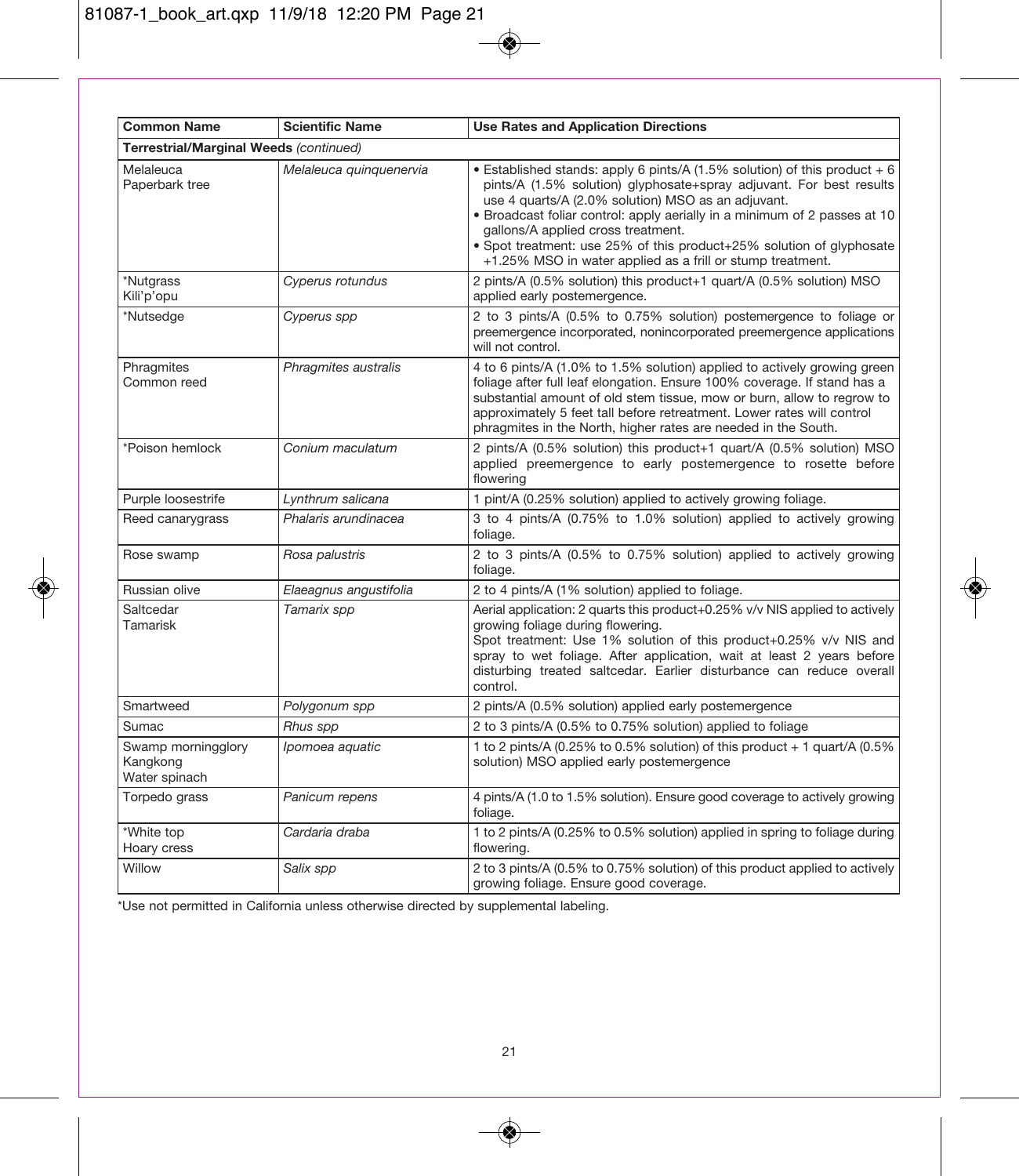## **STORAGE AND DISPOSAL**

DO NOT contaminate water, food or feed by storage or disposal.

**PESTICIDE STORAGE:** DO NOT store below 10° F.

PESTICIDE DISPOSAL: Wastes resulting from the use of this product must be disposed of on site or at an approved waste disposal facility. **CONTAINER HANDLING:** 

**NOTE:** This product is available in multiple containers. Refer to the Net Contents section of this products labeling for the applicable "Nonrefillable" or "Refillable" designation. Follow the container disposal [handling] instructions below that apply to your container type / size.

**Nonrefillable Containers 5 Gallons or Less:** Nonrefillable container. DO NOT reuse or refill this container. Offer for recycling if available. Triple rinse container (or equivalent) promptly after emptying. **Triple rinse as follows:** Empty the remaining contents into application equipment or a mix tank and drain for 10 seconds after the flow begins to drip. Fill the container 1/4 full with water and recap. Shake for 10 seconds. Pour rinsate into application equipment or a mix tank or store rinsate for later use or disposal. Drain for 10 seconds after the flow begins to drip. Repeat this procedure two more times. Then offer for recycling or reconditioning, or puncture and dispose of in a sanitary landfill, or by other procedures approved by State and local authorities. Plastic containers are also disposable by incineration, or, if allowed by State and local authorities, by burning. If burned stay out of smoke.

**Nonrefillable containers larger than 5 gallons:** Nonrefillable container. DO NOT reuse or refill this container. Offer for recycling if available. If recycling or reconditioning not available, puncture and dispose of in a sanitary landfill, or by other procedures approved by State and local authorities. Plastic containers are also disposable by incineration, or, if allowed by State and local authorities, by burning. If burned stay out of smoke. Triple rinse or pressure rinse container (or equivalent) promptly after emptying. **Triple rinse as**  follows: Empty the remaining contents into application equipment or a mix tank. Fill the container 1/4 full with water. Replace and tighten closures. Tip container on its side and roll it back and forth, ensuring at least one complete revolution, for 30 seconds. Stand the container on its end and tip it back and forth several times. Turn the container over onto its other end and tip it back and forth several times. Empty the rinsate into application equipment or a mix tank or store rinsate for later use or disposal. Repeat this procedure two more times. **Pressure rinse as follows:** Empty the remaining contents into application equipment or a mix tank and continue to drain for 10 seconds after the flow begins to drip. Hold container upside down over application equipment or mix tank or collect rinsate for later use or disposal. Insert pressure rinsing nozzle in the side of the container, and rinse at about 40 psi for at least 30 seconds. Drain for 10 seconds after the flow begins to drip.

**Refillable containers larger than 5 gallons:** Refillable container. Refill this container with pesticide only. DO NOT reuse this container for any other purpose. Cleaning the container before final disposal is the responsibility of the person disposing of the container. Cleaning before refilling is the responsibility of the refiller. To clean the container before final disposal, empty the remaining contents from this container into application equipment or a mix tank. Fill the container about 10% full with water. Agitate vigorously or recirculate water with the pump for two minutes. Pour or pump rinsate into application equipment or rinsate collection system. Repeat this rinsing procedure two more times. Then offer for recycling if available or puncture and dispose of in a sanitary landfill, or by incineration, or by other procedures allowed by state and local authorities. If burned stay out of smoke.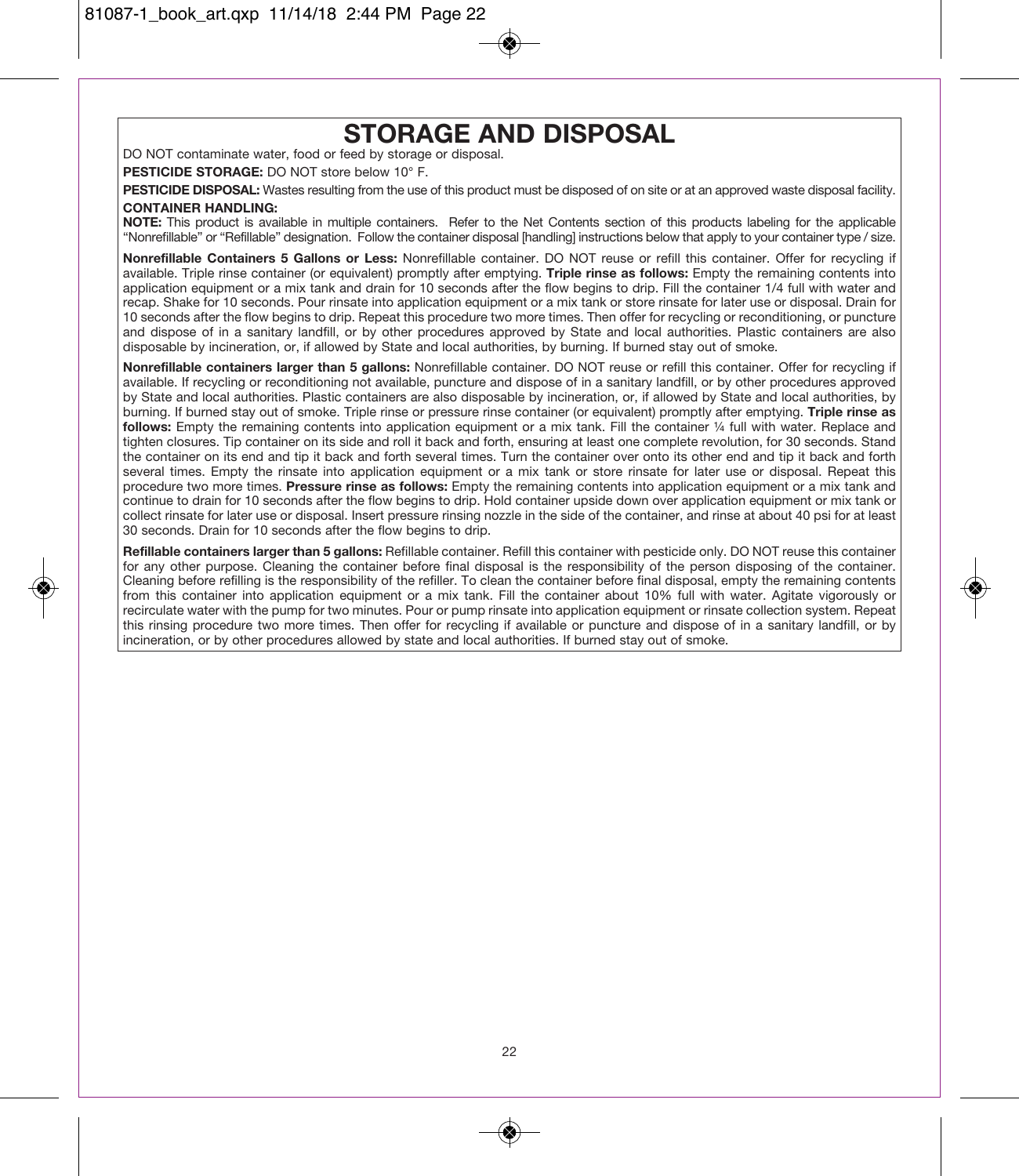81087-1\_book\_art.qxp 11/9/18 12:20 PM Page 23

### **WARRANTY DISCLAIMER**

**The directions for use of this product must be followed carefully. TO THE EXTENT CONSISTENT WITH APPLICABLE LAW, (1) THE GOODS DELIVERED TO YOU ARE FURNISHED "AS IS" BY MANUFACTURER OR SELLER AND (2) MANUFACTURER AND SELLER MAKE NO WARRANTIES, GUARANTEES, OR REPRESENTATIONS OF ANY KIND TO BUYER OR USER, EITHER EXPRESS OR IMPLIED, OR BY USAGE OF TRADE, STATUTORY OR OTHERWISE, WITH REGARD TO THE PRODUCT SOLD, INCLUDING, BUT NOT LIMITED TO MERCHANTABILITY, FITNESS FOR A PARTICULAR PURPOSE, USE, OR ELIGIBILITY OF THE PRODUCT FOR ANY PARTICULAR TRADE USAGE.** UNINTENDED CONSEQUENCES, INCLUDING BUT NOT LIMITED TO INEFFECTIVENESS, MAY RESULT BECAUSE OF SUCH FACTORS AS THE PRESENCE OR ABSENCE OF OTHER MATERIALS USED IN COMBINATION WITH THE GOODS, OR THE MANNER OF USE OR APPLICATION, INCLUDING WEATHER, ALL OF WHICH ARE BEYOND THE CONTROL OF MANUFACTURER OR SELLER AND ASSUMED BY BUYER OR USER. THIS WRITING CONTAINS ALL OF THE REPRESENTATIONS AND AGREEMENTS BETWEEN BUYER, MANUFACTURER AND SELLER, AND NO PERSON OR AGENT OF MANUFACTURER OR SELLER HAS ANY AUTHORITY TO MAKE ANY REPRESENTATION OR WARRANTY OR AGREEMENT RELATING IN ANY WAY TO THESE GOODS.

#### **LIMITATION OF LIABILITY**

TO THE EXTENT CONSISTENT WITH APPLICABLE LAW, IN NO EVENT SHALL MANUFACTURER OR SELLER BE LIABLE FOR SPECIAL, INCIDENTAL, OR CONSEQUENTIAL DAMAGES, OR FOR DAMAGES IN THEIR NATURE OF PENALTIES RELATING TO THE GOODS SOLD, INCLUDING USE, APPLICATION, HANDLING, AND DISPOSAL. TO THE EXTENT CONSISTENT WITH APPLICABLE LAW, MANUFACTURER OR SELLER SHALL NOT BE LIABLE TO BUYER OR USER BY WAY OF INDEMNIFICATION TO BUYER OR TO CUSTOMERS OF BUYER, IF ANY, OR FOR ANY DAMAGES OR SUMS OF MONEY, CLAIMS OR DEMANDS WHATSOEVER, RESULTING FROM OR BY REASON OF, OR RISING OUT OF THE MISUSE, OR FAILURE TO FOLLOW LABEL WARNINGS OR INSTRUCTIONS FOR USE, OF THE GOODS SOLD BY MANUFACTURER OR SELLER TO BUYER. ALL SUCH RISKS SHALL BE ASSUMED BY THE BUYER, USER, OR ITS CUSTOMERS. TO THE EXTENT CONSISTENT WITH APPLICABLE LAW, BUYER'S OR USER'S EXCLUSIVE REMEDY, AND MANUFACTURER'S OR SELLER'S TOTAL LIABILITY SHALL BE FOR DAMAGES NOT EXCEEDING THE COST OF THE PRODUCT.

**If you do not agree with or do not accept any of directions for use, the warranty disclaimers, or limitations on liability, do not use the product, and return it unopened to the Seller, and the purchase price will be refunded.** 

RV100918 [5]

Polaris, AquaNeat, Razor, Patriot and Tahoe are registered trademarks of Nufarm Americas Inc. All other trademarks are the property of their respective owners.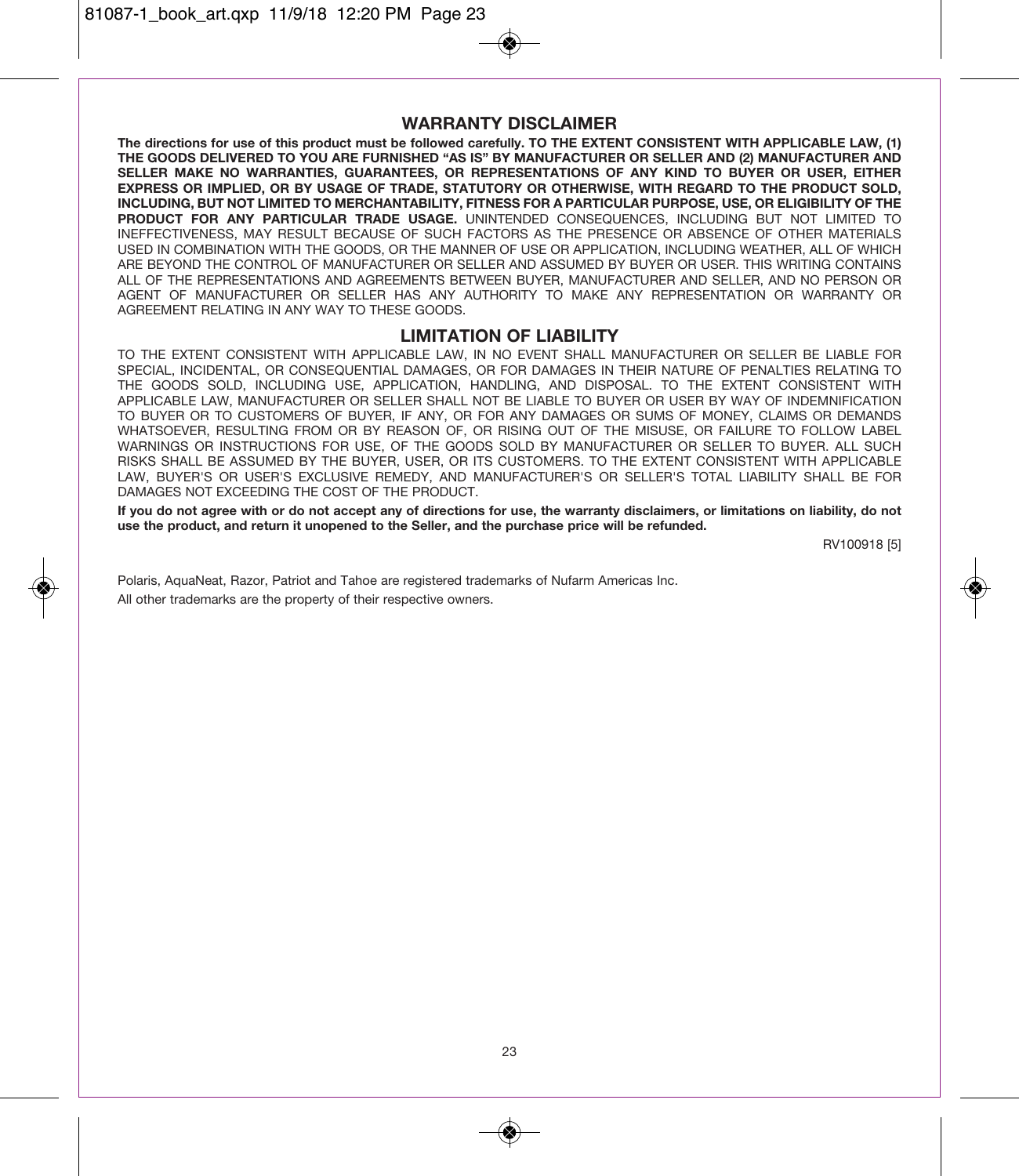♦

**NOTES**

◈

◈